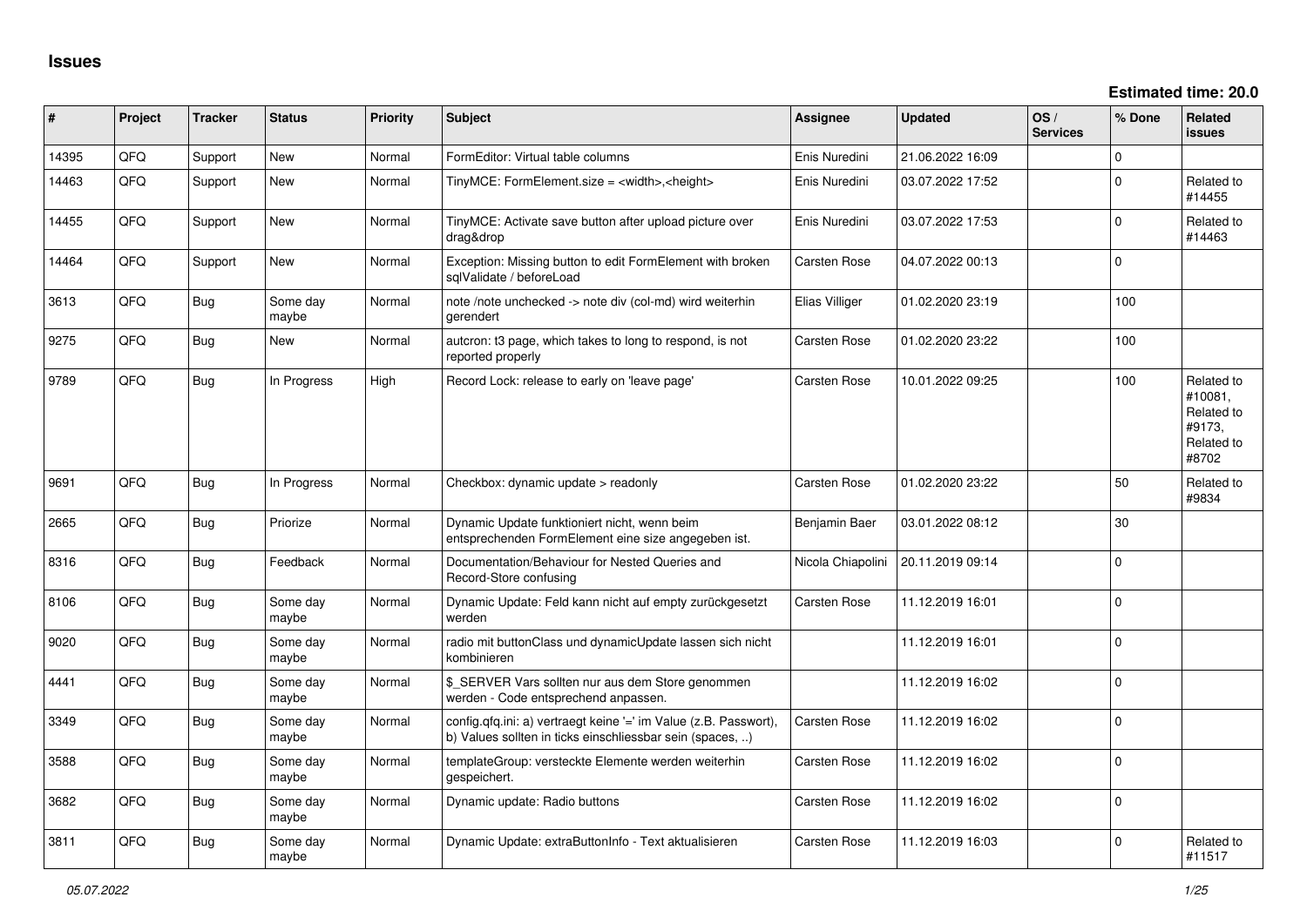| ∦    | Project | <b>Tracker</b> | <b>Status</b>     | <b>Priority</b> | Subject                                                                                                              | <b>Assignee</b>     | <b>Updated</b>   | OS/<br><b>Services</b> | % Done      | Related<br>issues   |
|------|---------|----------------|-------------------|-----------------|----------------------------------------------------------------------------------------------------------------------|---------------------|------------------|------------------------|-------------|---------------------|
| 3750 | QFQ     | <b>Bug</b>     | Some day<br>maybe | Normal          | FE in a row: if one violates check, all are red                                                                      | <b>Carsten Rose</b> | 11.12.2019 16:03 |                        | $\Omega$    |                     |
| 3895 | QFQ     | <b>Bug</b>     | Some day<br>maybe | Normal          | typeahead pedantic: on lehrkredit Idap webpass - if only one<br>person is in dropdown, such person can't be selected | Carsten Rose        | 11.12.2019 16:03 |                        | $\Omega$    |                     |
| 3882 | QFQ     | Bug            | Some day<br>maybe | Normal          | templateGroup: disable 'add' if limit is reached - funktioniert<br>nicht wenn bereits records existierten            | Carsten Rose        | 11.12.2019 16:03 |                        | $\Omega$    |                     |
| 4008 | QFQ     | <b>Bug</b>     | Some day<br>maybe | Normal          | FormElemen.type=sendmail: wrong 'TO' if 'real<br>name <rea@mail.to>' is used</rea@mail.to>                           | Carsten Rose        | 11.12.2019 16:03 |                        | $\Omega$    |                     |
| 4138 | QFQ     | <b>Bug</b>     | Some day<br>maybe | Normal          | _style fehlt                                                                                                         |                     | 11.12.2019 16:03 |                        | $\Omega$    |                     |
| 4122 | QFQ     | <b>Bug</b>     | Some day<br>maybe | Normal          | file: Render Mode hat keinen Effekt                                                                                  |                     | 11.12.2019 16:03 |                        | $\Omega$    |                     |
| 4293 | QFQ     | <b>Bug</b>     | Some day<br>maybe | Normal          | Download broken if token 'd:' is missing - but no error<br>message                                                   | <b>Carsten Rose</b> | 11.12.2019 16:03 |                        | $\Omega$    | Related to<br>#7514 |
| 2063 | QFQ     | <b>Bug</b>     | Some day<br>maybe | Normal          | Pills auf 'inaktiv' setzen falls keine Element auf dem Pill<br>sichtbar sind.                                        | Benjamin Baer       | 11.12.2019 16:03 |                        | $\Omega$    | Related to<br>#3752 |
| 3130 | QFQ     | <b>Bug</b>     | Some day<br>maybe | Normal          | Debug Info's nicht korrekt nach 'New > Save'.                                                                        | Carsten Rose        | 11.12.2019 16:03 |                        | $\Omega$    | Related to<br>#3253 |
| 4756 | QFQ     | Bug            | New               | Normal          | Form dirty even nothing changes                                                                                      | Carsten Rose        | 11.12.2019 16:16 |                        | 0           |                     |
| 3782 | QFQ     | <b>Bug</b>     | Priorize          | Normal          | Bei fehlerhafter Eingabe (z.B. Datum) sollte das erwartete<br>Format angezeigt werden                                | Carsten Rose        | 01.02.2020 10:13 |                        | $\Omega$    |                     |
| 7616 | QFQ     | <b>Bug</b>     | Priorize          | Normal          | Selectlist with Enum & Dynamic Update                                                                                | <b>Carsten Rose</b> | 01.02.2020 10:13 |                        | $\Omega$    |                     |
| 6574 | QFQ     | Bug            | Priorize          | Normal          | qfq.log: Fehlermeldung wurde angezeigt, aber nicht geloggt                                                           | Carsten Rose        | 01.02.2020 10:13 |                        | 0           |                     |
| 8037 | QFQ     | <b>Bug</b>     | Priorize          | Normal          | FE.type=upload (advanced mode): {{slaveld:V}} missing<br>during dynamic update                                       | Carsten Rose        | 01.02.2020 10:13 |                        | $\Omega$    |                     |
| 7656 | QFQ     | <b>Bug</b>     | Priorize          | Normal          | FE with required, 'pattern' and 'extraButtonLock': always<br>complain about missing value                            | Carsten Rose        | 01.02.2020 10:13 |                        | $\Omega$    |                     |
| 9947 | QFQ     | <b>Bug</b>     | Priorize          | Normal          | Unwanted error message if missing 'typeAheadSqlPrefetch'                                                             | Carsten Rose        | 01.02.2020 10:13 |                        | $\mathbf 0$ |                     |
| 9862 | QFQ     | <b>Bug</b>     | Priorize          | Normal          | Failed writing to sql mail qfq.log should throw an exception                                                         | <b>Carsten Rose</b> | 01.02.2020 10:13 |                        | $\mathbf 0$ |                     |
| 9975 | QFQ     | <b>Bug</b>     | Priorize          | Normal          | Dropdown Menu: 'r:3' broken                                                                                          | Carsten Rose        | 01.02.2020 10:13 |                        | $\Omega$    |                     |
| 9024 | QFQ     | Bug            | Some day<br>maybe | Normal          | QFQ Einarbeitung                                                                                                     |                     | 01.02.2020 15:56 |                        | 0           |                     |
| 2643 | QFQ     | <b>Bug</b>     | Some day<br>maybe | Normal          | Zend / PHP Webinars anschauen                                                                                        | Carsten Rose        | 01.02.2020 15:56 |                        | $\mathbf 0$ |                     |
| 9898 | QFQ     | <b>Bug</b>     | Feedback          | Normal          | Formular trotz Timeout gespeichert                                                                                   | Benjamin Baer       | 01.02.2020 15:56 |                        | 0           |                     |
| 9855 | QFQ     | <b>Bug</b>     | New               | Normal          | <b>Required Check</b>                                                                                                |                     | 01.02.2020 15:56 |                        | $\mathbf 0$ |                     |
| 9773 | QFG     | Bug            | New               | Normal          | form.parameter.formModeGlobal=requiredOff                                                                            | Carsten Rose        | 01.02.2020 15:56 |                        | $\mathbf 0$ |                     |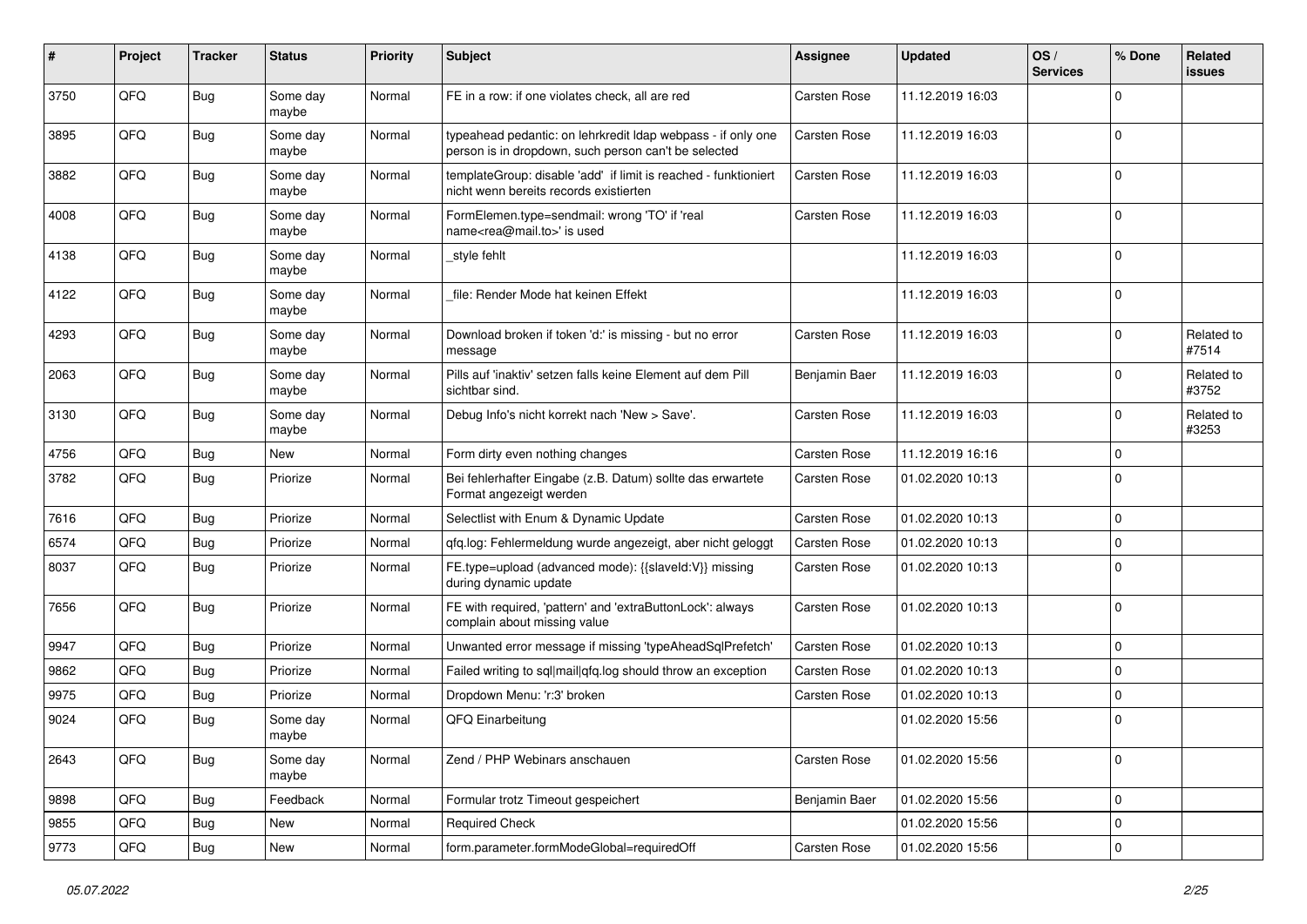| ∦    | Project | <b>Tracker</b> | <b>Status</b>     | <b>Priority</b> | <b>Subject</b>                                                                                                                                           | Assignee            | <b>Updated</b>   | OS/<br><b>Services</b> | % Done       | Related<br>issues   |
|------|---------|----------------|-------------------|-----------------|----------------------------------------------------------------------------------------------------------------------------------------------------------|---------------------|------------------|------------------------|--------------|---------------------|
| 9535 | QFQ     | <b>Bug</b>     | Feedback          | Normal          | Report:  AS '_vertical' - column to wide - vertical >> rot45,<br>rot90                                                                                   | Benjamin Baer       | 01.02.2020 15:56 |                        | $\Omega$     |                     |
| 4583 | QFQ     | <b>Bug</b>     | Some day<br>maybe | Normal          | Dynamic Update bei TypeAhead Feldern                                                                                                                     | <b>Carsten Rose</b> | 01.02.2020 23:19 |                        | $\Omega$     |                     |
| 4528 | QFQ     | Bug            | Some day<br>maybe | Normal          | extraButtonLock mit SQLAhead Bug                                                                                                                         | Carsten Rose        | 01.02.2020 23:19 |                        | $\mathbf 0$  |                     |
| 4092 | QFQ     | <b>Bug</b>     | Some day<br>maybe | Normal          | 1) Logging verbessern wann welches FE warum ausgefuehrt<br>wird, 2) Documentation: Best Practice Template Group                                          | Carsten Rose        | 01.02.2020 23:19 |                        | $\mathbf{0}$ | Related to<br>#3504 |
| 5021 | QFQ     | <b>Bug</b>     | Some day<br>maybe | Normal          | FE.typ=extra - during save displays error 'datum2' already<br>filled in STORE_SIP - the value is stored nevertheless                                     | Carsten Rose        | 01.02.2020 23:19 |                        | $\mathbf 0$  | Related to<br>#3875 |
| 5877 | QFQ     | <b>Bug</b>     | Some day<br>maybe | Normal          | FE.type=note:bsColumn strange behaviour                                                                                                                  |                     | 01.02.2020 23:19 |                        | $\mathbf 0$  |                     |
| 5768 | QFQ     | <b>Bug</b>     | Some day<br>maybe | Normal          | '{{pageLanguage:T}}' missing if QFQ is called via api                                                                                                    | Carsten Rose        | 01.02.2020 23:19 |                        | $\mathbf 0$  |                     |
| 5706 | QFQ     | <b>Bug</b>     | Some day<br>maybe | Normal          | upload: fileDestination needs to be sanatized                                                                                                            | Carsten Rose        | 01.02.2020 23:19 |                        | 0            |                     |
| 5557 | QFQ     | <b>Bug</b>     | Some day<br>maybe | Normal          | Form load: STORE RECORD filled, but should be empty                                                                                                      | Carsten Rose        | 01.02.2020 23:19 |                        | $\Omega$     |                     |
| 5991 | QFQ     | <b>Bug</b>     | Some day<br>maybe | Normal          | URLs with ' ' or long parameter are problematic                                                                                                          | Carsten Rose        | 01.02.2020 23:19 |                        | $\mathbf 0$  |                     |
| 7281 | QFQ     | Bug            | Some day<br>maybe | Normal          | Subrecords: on large screen separator line too short                                                                                                     |                     | 01.02.2020 23:19 |                        | $\mathbf 0$  |                     |
| 4651 | QFQ     | <b>Bug</b>     | Some day<br>maybe | Normal          | "Loading document" Modal wird angezeigt bei uzhcd type=2<br>Ansicht                                                                                      | Carsten Rose        | 01.02.2020 23:20 |                        | $\Omega$     |                     |
| 4454 | QFQ     | <b>Bug</b>     | Some day<br>maybe | Normal          | Required Elements: multiple elements in a row - whole row<br>marked if only one input is empty.                                                          | Benjamin Baer       | 01.02.2020 23:20 |                        | $\mathbf 0$  |                     |
| 4398 | QFQ     | <b>Bug</b>     | Some day<br>maybe | Normal          | Typeahead: mouse click in a prefilled input opens a single<br>item dropdown with the current value - click on it seems to set<br>the value, not the key. | Benjamin Baer       | 01.02.2020 23:20 |                        | $\Omega$     | Related to<br>#4457 |
| 4328 | QFQ     | <b>Bug</b>     | Some day<br>maybe | Normal          | Error Message: Show FE name/number on problems in FE                                                                                                     | Carsten Rose        | 01.02.2020 23:20 |                        | $\Omega$     |                     |
| 7402 | QFQ     | <b>Bug</b>     | Some day<br>maybe | Normal          | thumbnail cache: outdated picture when permission denied<br>and permission resolved.                                                                     |                     | 01.02.2020 23:20 |                        | $\Omega$     |                     |
| 7101 | QFQ     | <b>Bug</b>     | Some day<br>maybe | Normal          | 'form' in SIP and 'report' - breaks                                                                                                                      |                     | 01.02.2020 23:20 |                        | $\Omega$     |                     |
| 4659 | QFQ     | <b>Bug</b>     | Some day<br>maybe | Normal          | infoButtonExtra                                                                                                                                          | <b>Carsten Rose</b> | 01.02.2020 23:20 |                        | $\mathbf 0$  |                     |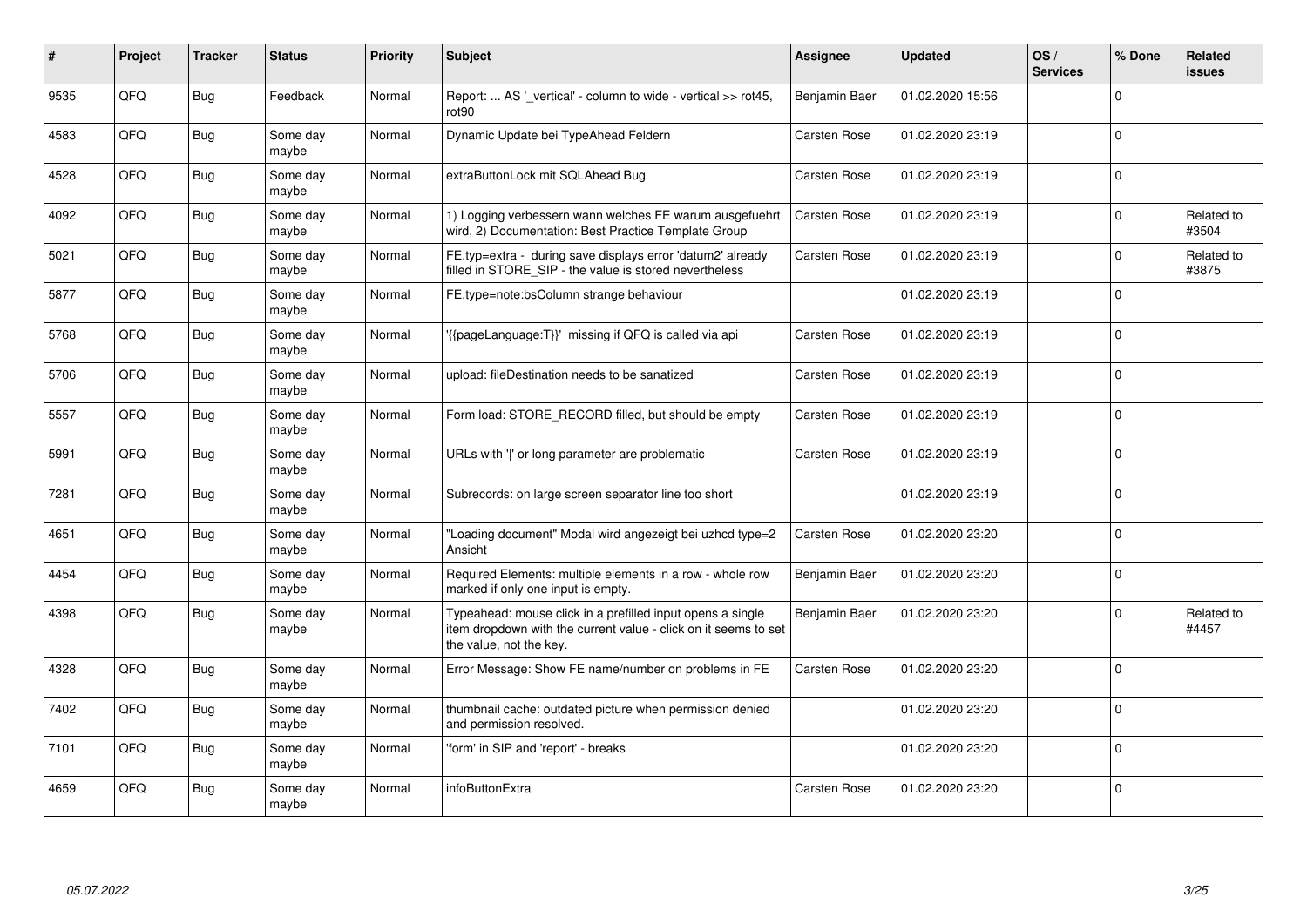| ∦    | Project | <b>Tracker</b> | <b>Status</b>     | <b>Priority</b> | <b>Subject</b>                                                                                                   | Assignee            | <b>Updated</b>   | OS/<br><b>Services</b> | % Done      | <b>Related</b><br><b>issues</b>                |
|------|---------|----------------|-------------------|-----------------|------------------------------------------------------------------------------------------------------------------|---------------------|------------------|------------------------|-------------|------------------------------------------------|
| 4549 | QFQ     | <b>Bug</b>     | Some day<br>maybe | Normal          | TemplateGroups: FE.type SELECT loose selected value after<br>save                                                | <b>Carsten Rose</b> | 01.02.2020 23:20 |                        | $\Omega$    | Related to<br>#4548,<br>Related to<br>#4771    |
| 4546 | QFQ     | <b>Bug</b>     | Some day<br>maybe | Normal          | NH: SIP storage is destroyed                                                                                     |                     | 01.02.2020 23:20 |                        | $\Omega$    |                                                |
| 4771 | QFQ     | <b>Bug</b>     | Some day<br>maybe | Normal          | qfq: select-down-values empty after save (edit-form for<br>program administrators)                               | Carsten Rose        | 01.02.2020 23:20 |                        | $\Omega$    | Related to<br>#4549, Has<br>duplicate<br>#4282 |
| 3547 | QFQ     | Bug            | <b>New</b>        | Normal          | FE of type 'note' causes writing of empty fields.                                                                | Carsten Rose        | 01.02.2020 23:21 |                        | $\Omega$    |                                                |
| 5576 | QFQ     | <b>Bug</b>     | <b>New</b>        | Normal          | Using MySQL 'DROP' requires privilege - wich is not really<br>necessary.                                         | <b>Carsten Rose</b> | 01.02.2020 23:21 |                        | $\Omega$    |                                                |
| 6483 | QFQ     | Bug            | <b>New</b>        | Normal          | R Store funktioniert nicht bei 'Report Notation' im FE                                                           | Carsten Rose        | 01.02.2020 23:21 |                        | $\mathbf 0$ |                                                |
| 6462 | QFQ     | <b>Bug</b>     | <b>New</b>        | Normal          | File Upload: Nutzlose Fehlermeldung wenn Datei zu gross                                                          | <b>Carsten Rose</b> | 01.02.2020 23:21 |                        | $\Omega$    | Related to<br>#6139                            |
| 6677 | QFQ     | Bug            | <b>New</b>        | Normal          | Error message FE Action Element: no/wrong FE reference<br>who cause the problem.                                 | Carsten Rose        | 01.02.2020 23:21 |                        | $\Omega$    |                                                |
| 7014 | QFQ     | Bug            | <b>New</b>        | Normal          | Sending invalid emails succeeds when<br>debug.redirectAllMailTo is set                                           | Carsten Rose        | 01.02.2020 23:21 |                        | $\Omega$    |                                                |
| 6912 | QFQ     | <b>Bug</b>     | <b>New</b>        | Normal          | error Message Var 'deadline' already set in SIP - in Form<br>with FE.value={{deadline:R:::{{deadlinePeriod:Y}}}} | Carsten Rose        | 01.02.2020 23:21 |                        | $\Omega$    |                                                |
| 7261 | QFQ     | <b>Bug</b>     | <b>New</b>        | Normal          | Report pathFilename for user without path, only the filename                                                     | Carsten Rose        | 01.02.2020 23:21 |                        | $\Omega$    |                                                |
| 7219 | QFQ     | Bug            | <b>New</b>        | Normal          | typeSheadSql / typeAheadSqlPrefetch: change to curly<br>braces                                                   | Carsten Rose        | 01.02.2020 23:21 |                        | $\Omega$    |                                                |
| 7574 | QFQ     | Bug            | <b>New</b>        | Normal          | Substitute error: form element not reported / dont parse<br>Form.note                                            | Carsten Rose        | 01.02.2020 23:21 |                        | $\Omega$    |                                                |
| 7512 | QFQ     | <b>Bug</b>     | <b>New</b>        | Normal          | FE: inputType=number >> 'pattern' is not respected                                                               | <b>Carsten Rose</b> | 01.02.2020 23:22 |                        | $\Omega$    |                                                |
| 7002 | QFQ     | <b>Bug</b>     | <b>New</b>        | Normal          | Dynamic Update: row does not disappear / appear                                                                  | Carsten Rose        | 01.02.2020 23:22 |                        | $\Omega$    |                                                |
| 7795 | QFQ     | <b>Bug</b>     | <b>New</b>        | Normal          | Readonly Form: Typeahead-Felder                                                                                  | <b>Carsten Rose</b> | 01.02.2020 23:22 |                        | $\Omega$    | Related to<br>#10640                           |
| 7685 | QFQ     | <b>Bug</b>     | <b>New</b>        | Normal          | Open FormElement from QFQ error message and save<br>modified record: error about missing {{formId:F}}            | Carsten Rose        | 01.02.2020 23:22 |                        | $\Omega$    |                                                |
| 7547 | QFQ     | <b>Bug</b>     | <b>New</b>        | Normal          | Error Message in afterSave: wrong parameter column<br>reported                                                   | Carsten Rose        | 01.02.2020 23:22 |                        | $\Omega$    |                                                |
| 7524 | QFQ     | <b>Bug</b>     | <b>New</b>        | Normal          | QFQ throws a 'General Error' if 'fileadmin/protected/log/' is<br>not writeable                                   | Carsten Rose        | 01.02.2020 23:22 |                        | $\Omega$    |                                                |
| 7513 | QFQ     | Bug            | <b>New</b>        | Normal          | Radios not correct aligned                                                                                       | <b>Carsten Rose</b> | 01.02.2020 23:22 |                        | $\Omega$    |                                                |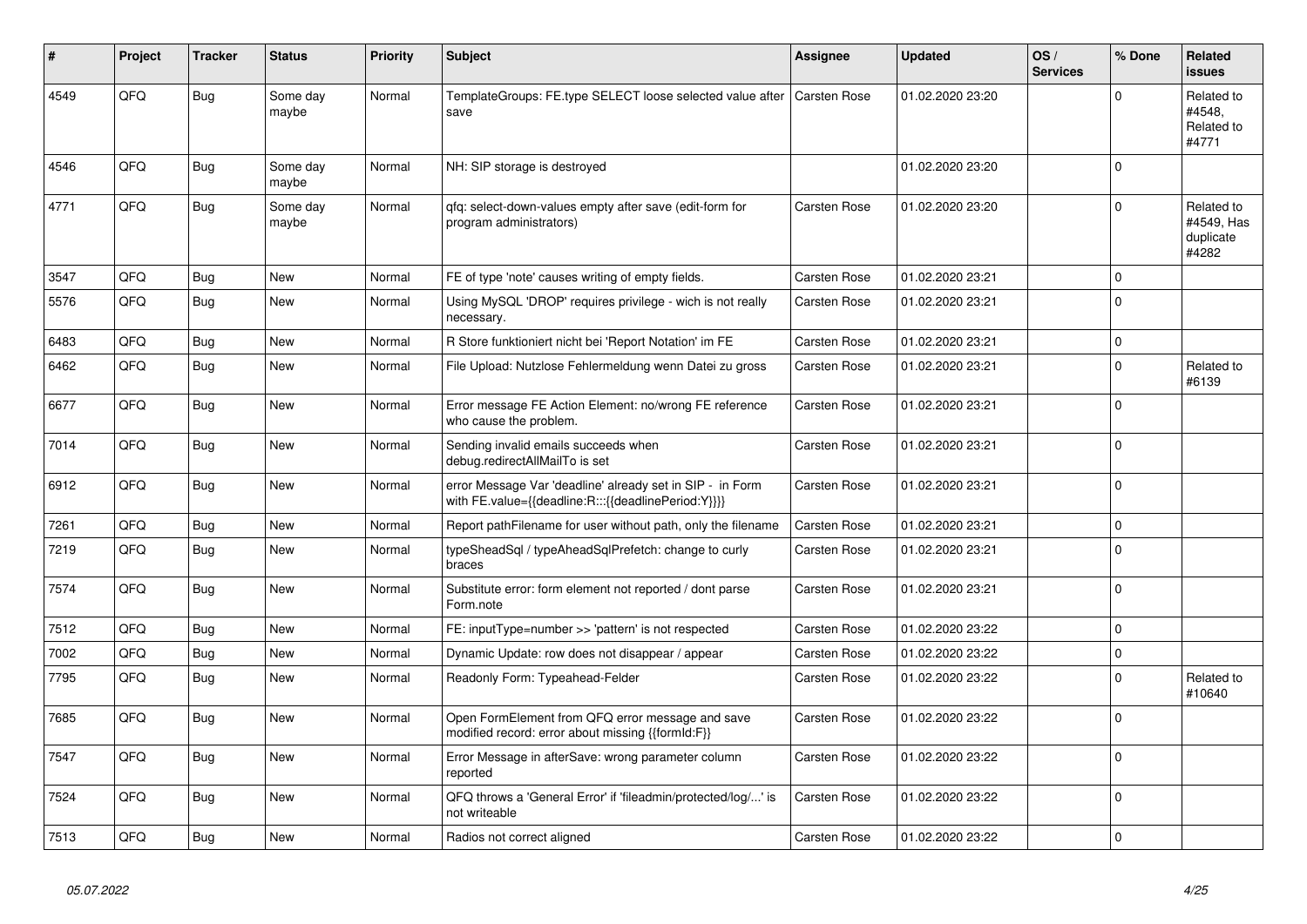| #     | Project | <b>Tracker</b> | <b>Status</b> | <b>Priority</b> | <b>Subject</b>                                                                      | Assignee            | <b>Updated</b>   | OS/<br><b>Services</b> | % Done       | Related<br>issues                                                    |
|-------|---------|----------------|---------------|-----------------|-------------------------------------------------------------------------------------|---------------------|------------------|------------------------|--------------|----------------------------------------------------------------------|
| 8049  | QFQ     | <b>Bug</b>     | New           | Normal          | FE.type=note, column 'value': text moves some pixel to top<br>after save            | Carsten Rose        | 01.02.2020 23:22 |                        | $\Omega$     |                                                                      |
| 9127  | QFQ     | <b>Bug</b>     | New           | Normal          | Error Message: change 'roll over' color - text not readable                         | Carsten Rose        | 01.02.2020 23:22 |                        | $\mathbf 0$  |                                                                      |
| 9317  | QFQ     | <b>Bug</b>     | New           | Normal          | FE.type=note: with dynamic show/hidden an empty label<br>causes trouble             | Carsten Rose        | 01.02.2020 23:22 |                        | $\Omega$     |                                                                      |
| 9177  | QFQ     | Bug            | New           | Normal          | Bug? QFQ tries to save an action FE, which has real existing<br>column name         | Carsten Rose        | 01.02.2020 23:22 |                        | l 0          |                                                                      |
| 9533  | QFQ     | <b>Bug</b>     | New           | Normal          | FE.type=upload: Check in 'beforeSave' if upload is given                            | Carsten Rose        | 01.02.2020 23:22 |                        | $\Omega$     | Related to<br>#11523                                                 |
| 9783  | QFQ     | <b>Bug</b>     | New           | Normal          | Email with special characters                                                       | Carsten Rose        | 01.02.2020 23:22 |                        | $\mathbf 0$  |                                                                      |
| 10324 | QFQ     | <b>Bug</b>     | New           | Normal          | Excel Export mit Template funktioniert nur, wenn Template<br>vor uid kommt          |                     | 30.03.2020 11:20 |                        | $\Omega$     | Related to<br>#10257                                                 |
| 10082 | QFQ     | Bug            | New           | Normal          | FE.type=SELECT - 'sanatize' Class                                                   | Carsten Rose        | 07.05.2020 09:36 |                        | $\Omega$     | Related to<br>#10081                                                 |
| 10322 | QFQ     | <b>Bug</b>     | New           | Normal          | FormElement / Radio: missing column 'enum' >> FE not<br>reported                    | Carsten Rose        | 07.05.2020 09:37 |                        | l 0          |                                                                      |
| 5559  | QFQ     | <b>Bug</b>     | New           | Normal          | FE.type = Upload: 'accept' might contain variables                                  | Carsten Rose        | 11.05.2020 21:23 |                        | l 0          |                                                                      |
| 10658 | QFQ     | <b>Bug</b>     | New           | Normal          | processReadOnly broken                                                              | <b>Carsten Rose</b> | 27.05.2020 17:55 |                        | $\mathbf 0$  |                                                                      |
| 10890 | QFQ     | <b>Bug</b>     | New           | Normal          | AutoCron hangs                                                                      |                     | 20.07.2020 13:56 |                        | $\mathbf 0$  |                                                                      |
| 11195 | QFQ     | <b>Bug</b>     | New           | Low             | Dynamic Update: Note not updated if new text is empty<br>(v20.4)                    |                     | 25.09.2020 11:14 |                        | $\Omega$     |                                                                      |
| 11239 | QFQ     | <b>Bug</b>     | New           | Normal          | Radiobutton (plain): horizontales Rendern abhängig vom<br>Datentyp in der Datenbank | Carsten Rose        | 30.09.2020 18:37 |                        | $\Omega$     |                                                                      |
| 10937 | QFQ     | <b>Bug</b>     | New           | Normal          | Fehler mit abhängigen Select- Feldern beim Positionieren                            | Carsten Rose        | 12.11.2020 23:45 |                        | $\mathbf{0}$ |                                                                      |
| 10759 | QFQ     | <b>Bug</b>     | New           | Normal          | emptyMeansNull - Feld falsch aktualisiert                                           |                     | 12.11.2020 23:45 |                        | $\mathbf 0$  |                                                                      |
| 10704 | QFQ     | Bug            | New           | Normal          | wkhtml problem rendering fullCalendar.js / fabric.js >><br>successor: puppeteer     | Carsten Rose        | 12.11.2020 23:45 |                        | $\Omega$     | Related to<br>#5024,<br>Related to<br>#4650,<br>Related to<br>#10715 |
| 10588 | QFQ     | <b>Bug</b>     | New           | Normal          | typeahed Tag: Doku anpassen                                                         | Carsten Rose        | 12.11.2020 23:45 |                        | $\Omega$     |                                                                      |
| 11522 | QFQ     | <b>Bug</b>     | New           | Normal          | Aus/Einblenden von Reitern                                                          |                     | 13.11.2020 14:58 |                        | 0            |                                                                      |
| 11695 | QFQ     | <b>Bug</b>     | New           | Normal          | MultiForm required FE Error                                                         | Carsten Rose        | 04.12.2020 13:34 |                        | $\mathbf 0$  |                                                                      |
| 11715 | QFQ     | <b>Bug</b>     | New           | Normal          | acceptZeroAsRequired and requiredOffButMark do not<br>coincide                      |                     | 08.12.2020 12:13 |                        | l 0          |                                                                      |
| 11752 | QFQ     | <b>Bug</b>     | New           | Normal          | checkbox renders multiple input elements with same name                             | Carsten Rose        | 17.12.2020 14:58 |                        | $\mathbf 0$  | Related to<br>#11750                                                 |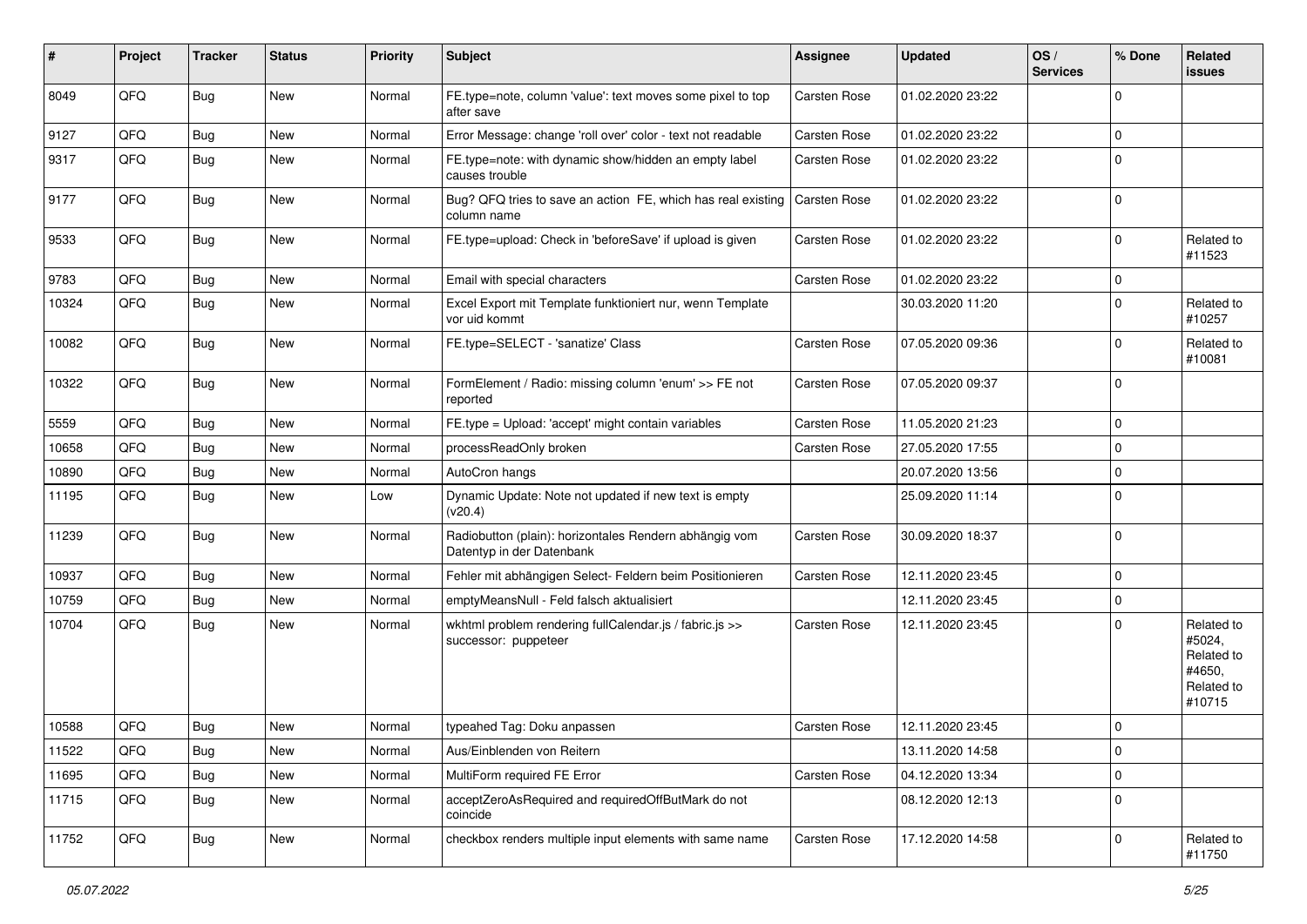| #     | Project | <b>Tracker</b> | <b>Status</b>     | <b>Priority</b> | <b>Subject</b>                                                                                         | <b>Assignee</b>     | <b>Updated</b>   | OS/<br><b>Services</b> | % Done       | Related<br>issues                            |
|-------|---------|----------------|-------------------|-----------------|--------------------------------------------------------------------------------------------------------|---------------------|------------------|------------------------|--------------|----------------------------------------------|
| 9126  | QFQ     | Bug            | Some day<br>maybe | Normal          | hidden Form elements are present in page source                                                        |                     | 02.01.2021 18:41 |                        | $\Omega$     |                                              |
| 9281  | QFQ     | Bug            | Some day<br>maybe | Normal          | Allow STRICT_TRANS_TABLES                                                                              | <b>Carsten Rose</b> | 02.01.2021 18:43 |                        | $\Omega$     |                                              |
| 9958  | QFQ     | <b>Bug</b>     | Priorize          | Normal          | Broken subrecord query: no error message                                                               | Carsten Rose        | 05.02.2021 15:15 |                        | $\Omega$     |                                              |
| 12040 | QFQ     | Bug            | <b>New</b>        | Normal          | FE Mode 'hidden' für zwei FEs auf einer Zeile                                                          | Carsten Rose        | 18.02.2021 10:13 |                        | $\mathbf 0$  |                                              |
| 12045 | QFQ     | Bug            | <b>New</b>        | Normal          | templateGroup afterSave FE: Aufruf ohne<br>sglHonorFormElements funktioniert nicht                     | Carsten Rose        | 18.02.2021 16:33 |                        | $\mathbf 0$  |                                              |
| 12133 | QFQ     | Bug            | <b>New</b>        | Normal          | NPM, phpSpreadSheet aktualisieren                                                                      | Carsten Rose        | 15.03.2021 09:04 |                        | $\Omega$     |                                              |
| 12187 | QFQ     | Bug            | <b>New</b>        | Normal          | Trigger FormAsFile() via Report: probably problem with multi<br>DB setup                               | Carsten Rose        | 20.03.2021 21:20 |                        | $\Omega$     |                                              |
| 11347 | OFQ     | <b>Bug</b>     | Feedback          | Normal          | If Bedingungen funktionieren nicht korrekt                                                             | Christoph Fuchs     | 21.03.2021 20:37 |                        | $\Omega$     |                                              |
| 11668 | QFQ     | <b>Bug</b>     | <b>New</b>        | Normal          | Play function.sql - problem with mysql                                                                 | Carsten Rose        | 03.05.2021 20:48 |                        | $\Omega$     |                                              |
| 11667 | QFQ     | Bug            | <b>New</b>        | Normal          | MySQL mariadb-server-10.3: Incorrect datetime value                                                    | Carsten Rose        | 03.05.2021 20:48 |                        | $\mathbf 0$  |                                              |
| 10766 | QFQ     | <b>Bug</b>     | New               | High            | Radiobutton / parameter.buttonClass=btn-default: dynamic<br>update                                     |                     | 03.05.2021 21:12 |                        | $\Omega$     | Related to<br>#11237                         |
| 10640 | QFQ     | <b>Bug</b>     | <b>New</b>        | High            | TypeAhead Tag: FE editierbar trotz readOnly                                                            | Carsten Rose        | 03.05.2021 21:12 |                        | $\Omega$     | Related to<br>#7795                          |
| 10508 | QFQ     | Bug            | <b>New</b>        | High            | Multi Form broken on Multi DB Instance                                                                 | Carsten Rose        | 03.05.2021 21:12 |                        | $\mathbf{0}$ |                                              |
| 10506 | QFQ     | <b>Bug</b>     | <b>New</b>        | High            | Template Group broken on MultiDB instance                                                              | Carsten Rose        | 03.05.2021 21:12 |                        | $\Omega$     | Related to<br>#10505                         |
| 10081 | QFQ     | Bug            | <b>New</b>        | High            | Stale record lock after 'forbidden' character                                                          | Carsten Rose        | 03.05.2021 21:12 |                        | $\Omega$     | Related to<br>#10082,<br>Related to<br>#9789 |
| 12468 | QFQ     | Bug            | <b>New</b>        | Urgent          | Form: update Form.title after save                                                                     | Carsten Rose        | 03.05.2021 21:12 |                        | $\mathbf 0$  |                                              |
| 11237 | QFQ     | <b>Bug</b>     | <b>New</b>        | High            | Radiobutton / parameter.buttonClass= btn-default - kein dirty<br>Trigger                               | Benjamin Baer       | 03.05.2021 21:12 |                        | $\Omega$     | Related to<br>#10766                         |
| 11057 | QFQ     | Bug            | <b>New</b>        | High            | Checkboxes ohne span.checkmark im Report werden<br>ausgeblendet                                        | Benjamin Baer       | 03.05.2021 21:12 |                        | $\Omega$     | Related to<br>#11039                         |
| 3570  | QFQ     | <b>Bug</b>     | Some day<br>maybe | High            | Formular mit prmitnew permitEdit=Always wird nicht<br>aufgerufen (ist leer)                            | Carsten Rose        | 03.05.2021 21:14 |                        | $\Omega$     |                                              |
| 3109  | QFQ     | Bug            | Some day<br>maybe | High            | RealUrl: Links werden nicht korrekt gerendert                                                          | Carsten Rose        | 03.05.2021 21:14 |                        | $\Omega$     |                                              |
| 3061  | QFQ     | <b>Bug</b>     | Some day<br>maybe | High            | winstitute: mysql connection durcheinander - nmhp17<br>(ag7)/QFQ arbeitet mit DB/Tabellen von biostat. | Carsten Rose        | 03.05.2021 21:14 |                        | $\Omega$     |                                              |
| 7650  | QFQ     | Bug            | <b>New</b>        | High            | Optional do not show 'required' sign on FormElement                                                    | Carsten Rose        | 03.05.2021 21:14 |                        | $\mathbf 0$  |                                              |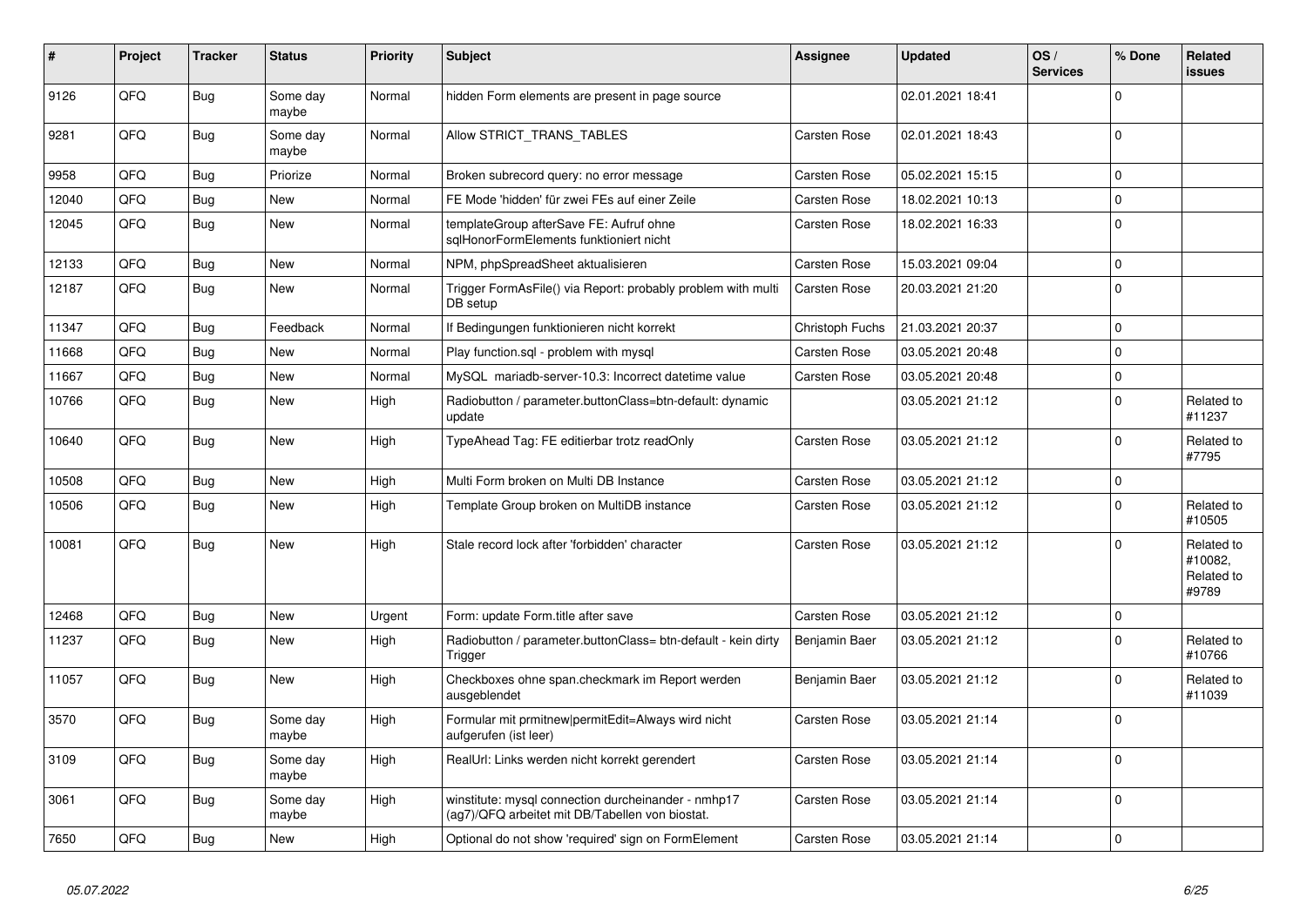| #     | Project | <b>Tracker</b> | <b>Status</b>     | <b>Priority</b> | Subject                                                                          | <b>Assignee</b>     | <b>Updated</b>   | OS/<br><b>Services</b> | % Done         | Related<br><b>issues</b>                      |
|-------|---------|----------------|-------------------|-----------------|----------------------------------------------------------------------------------|---------------------|------------------|------------------------|----------------|-----------------------------------------------|
| 5459  | QFQ     | Bug            | New               | High            | Multi DB: spread system tables between 'QFQ' and 'Data'-DB                       | <b>Carsten Rose</b> | 03.05.2021 21:14 |                        | $\Omega$       | Related to<br>#4720                           |
| 5221  | QFQ     | <b>Bug</b>     | New               | High            | Download Dialog: Bleibt stehen in FF wenn Datei<br>automatisch gespeichert wird. | Carsten Rose        | 03.05.2021 21:14 |                        | $\Omega$       |                                               |
| 4279  | QFQ     | <b>Bug</b>     | Some day<br>maybe | High            | config.linkVars lost                                                             | Carsten Rose        | 03.05.2021 21:14 |                        | $\Omega$       |                                               |
| 8668  | QFQ     | Bug            | New               | High            | Pill disabled: dyamic mode 'hidden' not respected - FE is still<br>required      | Carsten Rose        | 03.05.2021 21:14 |                        | $\Omega$       |                                               |
| 8431  | QFQ     | <b>Bug</b>     | <b>New</b>        | High            | autocron.php with wrong path                                                     | Carsten Rose        | 03.05.2021 21:14 |                        | $\mathbf 0$    |                                               |
| 8083  | QFQ     | <b>Bug</b>     | New               | High            | FormEditor: primary table list does not respect<br>'indexDb={{indexData:Y}}'     | Carsten Rose        | 03.05.2021 21:14 |                        | $\mathbf 0$    | Has<br>duplicate<br>#6678                     |
| 7899  | QFQ     | Bug            | New               | High            | Fe.type=password / retype / required: always complain about<br>missing value     | <b>Carsten Rose</b> | 03.05.2021 21:14 |                        | $\Omega$       |                                               |
| 9534  | QFQ     | Bug            | Priorize          | Urgent          | FE.type=upload: 'Unknown Mode: ID"                                               | Carsten Rose        | 03.05.2021 21:14 |                        | $\Omega$       | Related to<br>#9532                           |
| 9173  | QFQ     | Bug            | Priorize          | Urgent          | Stale Record Lock: Firefox                                                       | Carsten Rose        | 03.05.2021 21:14 |                        | $\Omega$       | Related to<br>#9789                           |
| 9531  | QFQ     | <b>Bug</b>     | New               | High            | FE File: Dynamic Update / modeSql / required detected even<br>it not set         | Carsten Rose        | 11.06.2021 20:32 |                        | $\Omega$       | Related to<br>#12398                          |
| 7890  | QFQ     | Bug            | New               | Normal          | FormElement 'required': extraButtonInfo not aligned                              | Carsten Rose        | 11.06.2021 21:17 |                        | $\Omega$       | Related to<br>#11517                          |
| 9347  | QFQ     | Bug            | New               | High            | FE.type=upload with dynamic show/hidden: required not<br>detected                | Carsten Rose        | 12.06.2021 10:40 |                        | $\Omega$       | Related to<br>#5305,<br>Related to<br>#12398  |
| 9121  | QFQ     | <b>Bug</b>     | Priorize          | High            | sip links have r and dblndexData set                                             | <b>Carsten Rose</b> | 12.06.2021 10:41 |                        | $\mathbf 0$    |                                               |
| 5305  | QFQ     | <b>Bug</b>     | New               | Normal          | Upload FormElement: nicht disabled by readonly Form                              | Carsten Rose        | 16.06.2021 13:43 |                        | $\Omega$       | Related to<br>#9347,<br>Related to<br>#9834   |
| 9669  | QFQ     | <b>Bug</b>     | Some day<br>maybe | Normal          | Checkbox / Template Group: radio/checkbox visible broken<br>after 'add'          | Carsten Rose        | 16.06.2021 13:47 |                        | $\Omega$       | Related to<br>#8091                           |
| 10661 | QFG     | <b>Bug</b>     | In Progress       | Normal          | Typo3 Warnungen                                                                  | Carsten Rose        | 07.09.2021 13:23 |                        | $\overline{0}$ | Related to<br>#12440                          |
| 12325 | QFQ     | <b>Bug</b>     | Priorize          | Normal          | MultiDB form.dblndex not working for report syntax                               | Carsten Rose        | 07.09.2021 13:37 |                        | $\Omega$       | Related to<br>#12145,<br>Related to<br>#12314 |
| 7456  | QFQ     | Bug            | Some day<br>maybe | Low             | Todos in Code: solve or make ticket                                              | Carsten Rose        | 16.09.2021 15:10 |                        | l 0            |                                               |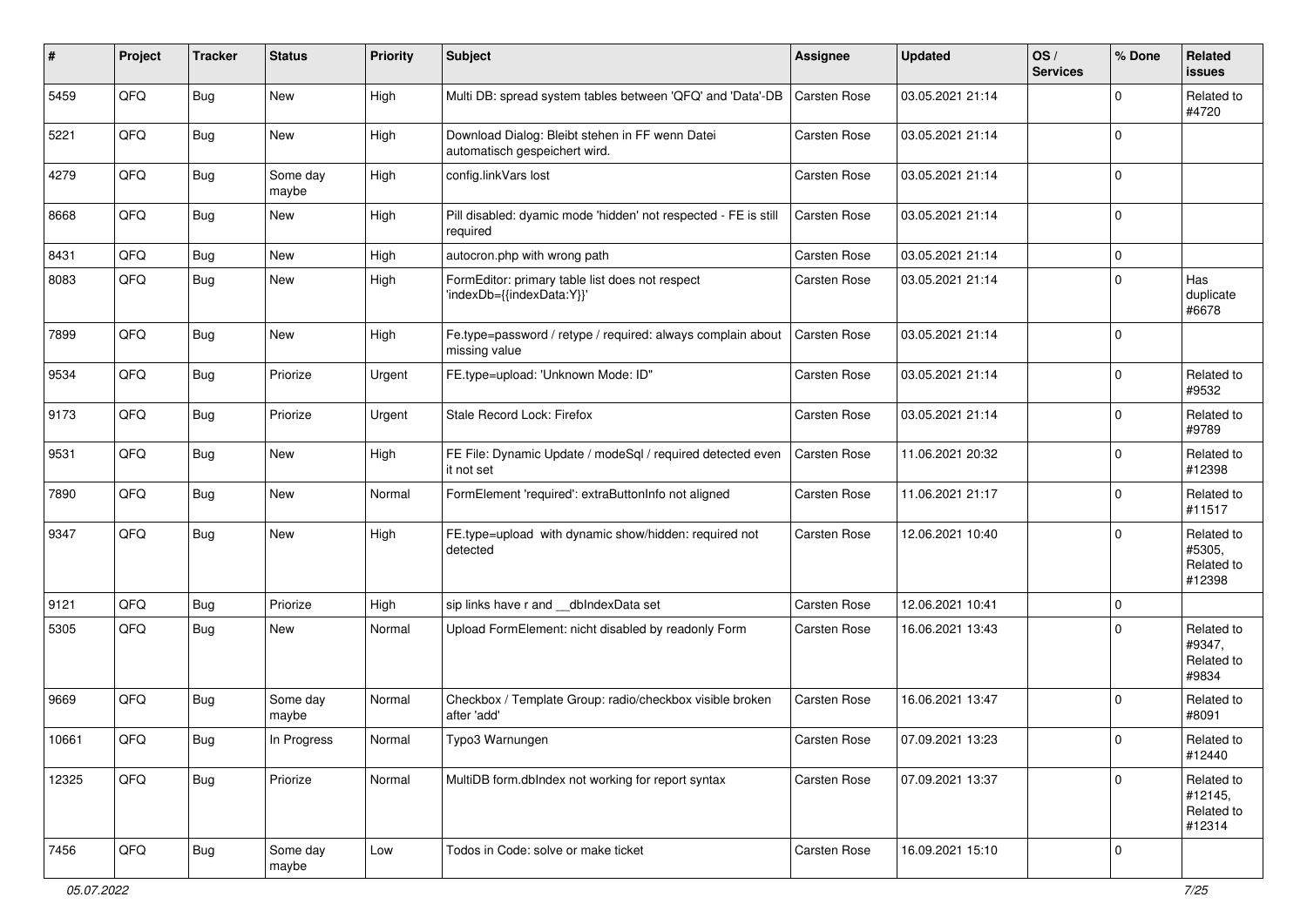| $\sharp$ | Project | <b>Tracker</b> | <b>Status</b> | <b>Priority</b> | <b>Subject</b>                                                                                                                                      | Assignee            | <b>Updated</b>   | OS/<br><b>Services</b> | % Done      | <b>Related</b><br>issues                                                |
|----------|---------|----------------|---------------|-----------------|-----------------------------------------------------------------------------------------------------------------------------------------------------|---------------------|------------------|------------------------|-------------|-------------------------------------------------------------------------|
| 9013     | QFQ     | <b>Bug</b>     | <b>New</b>    | Normal          | Error in Twig template not handled                                                                                                                  | <b>Carsten Rose</b> | 20.10.2021 13:43 |                        | $\Omega$    |                                                                         |
| 9834     | QFQ     | Bug            | Priorize      | Normal          | Input elements with tag 'disabled' are missing on form-submit:<br>server option 'processReadOnly' broken                                            | Carsten Rose        | 07.12.2021 16:43 |                        | $\Omega$    | Related to<br>#9691,<br>Related to<br>#5305, Has<br>duplicate<br>#12331 |
| 6116     | QFQ     | Bug            | Priorize      | High            | value of checkbox not saved                                                                                                                         | <b>Carsten Rose</b> | 07.12.2021 17:19 |                        | $\Omega$    |                                                                         |
| 12974    | QFQ     | <b>Bug</b>     | New           | High            | Sanitize Queries in Action-Elements                                                                                                                 | Carsten Rose        | 07.12.2021 17:19 |                        | 0           |                                                                         |
| 12670    | QFQ     | <b>Bug</b>     | New           | High            | Dropdown-Menu classes können nicht mehr angegeben<br>werden                                                                                         | Carsten Rose        | 07.12.2021 17:19 |                        | $\mathbf 0$ |                                                                         |
| 12513    | QFQ     | <b>Bug</b>     | New           | High            | Implement server side check of maxlength                                                                                                            | Carsten Rose        | 07.12.2021 17:19 |                        | $\mathbf 0$ |                                                                         |
| 12545    | QFQ     | <b>Bug</b>     | New           | Urgent          | sql.log not created / updated                                                                                                                       | Carsten Rose        | 14.12.2021 16:02 |                        | $\Omega$    |                                                                         |
| 12702    | QFQ     | <b>Bug</b>     | New           | High            | templateGroup: broken in multiDb Setup                                                                                                              | Carsten Rose        | 14.12.2021 16:02 |                        | $\mathbf 0$ |                                                                         |
| 12463    | QFQ     | Bug            | ToDo          | High            | QFQ Function: 'function' and 'sql' on same level - output of<br>sal is shown two times.                                                             | Carsten Rose        | 15.12.2021 16:31 |                        | $\Omega$    |                                                                         |
| 12327    | QFQ     | <b>Bug</b>     | New           | Normal          | Copy to clipboard: Glyphicon can not be changed                                                                                                     | Carsten Rose        | 27.12.2021 17:59 |                        | $\mathbf 0$ |                                                                         |
| 4457     | QFQ     | Bug            | Priorize      | Normal          | typeahead: pressing return to select an item, saves the form<br>and closes the form.                                                                | Benjamin Baer       | 03.01.2022 08:01 |                        | $\mathbf 0$ | Related to<br>#4398                                                     |
| 6566     | QFQ     | Bug            | Priorize      | Normal          | Link Function 'delete': provided parameter missing on page<br>reload                                                                                | Benjamin Baer       | 03.01.2022 08:08 |                        | $\mathbf 0$ |                                                                         |
| 13659    | QFQ     | <b>Bug</b>     | New           | Normal          | wrong sanitize class applied to R-store                                                                                                             | Carsten Rose        | 15.01.2022 14:23 |                        | $\mathbf 0$ |                                                                         |
| 13706    | QFQ     | Bug            | New           | Normal          | Wrong CheckType in FieldElement LastStatus of Form Cron                                                                                             | Carsten Rose        | 21.01.2022 18:20 |                        | $\Omega$    |                                                                         |
| 12395    | QFQ     | <b>Bug</b>     | ToDo          | High            | QFQ Function: Result two times shown                                                                                                                | Carsten Rose        | 18.02.2022 08:59 |                        | 0           |                                                                         |
| 13647    | QFQ     | <b>Bug</b>     | New           | Normal          | Autofocus funktioniert nicht auf Chrome                                                                                                             | Benjamin Baer       | 19.03.2022 17:44 |                        | $\mathbf 0$ |                                                                         |
| 13592    | QFQ     | <b>Bug</b>     | New           | Normal          | QFQ Build Queue: das vergeben von Tags klappt nicht. Es<br>werden keine Releases gebaut.                                                            | Carsten Rose        | 19.03.2022 17:45 |                        | $\Omega$    |                                                                         |
| 13528    | QFQ     | <b>Bug</b>     | New           | Normal          | qfq.io > releases: es wird kein neues Release angelegt                                                                                              | Benjamin Baer       | 19.03.2022 17:46 |                        | $\mathbf 0$ |                                                                         |
| 13460    | QFQ     | Bug            | New           | Normal          | Doc: Password set/reset  password should not processed<br>with 'html encode'                                                                        | Carsten Rose        | 19.03.2022 17:46 |                        | $\Omega$    |                                                                         |
| 13332    | QFQ     | <b>Bug</b>     | New           | Normal          | Multi Form: Required Felder werden visuell nicht markiert.                                                                                          | Carsten Rose        | 19.03.2022 17:47 |                        | $\Omega$    |                                                                         |
| 13331    | QFQ     | <b>Bug</b>     | New           | Normal          | Multi Form: Clear Icon misplaced                                                                                                                    | Carsten Rose        | 19.03.2022 17:47 |                        | $\mathbf 0$ |                                                                         |
| 12716    | QFQ     | Bug            | New           | Normal          | template group: Pattern only applied to first instance                                                                                              | Carsten Rose        | 19.03.2022 17:47 |                        | $\mathbf 0$ |                                                                         |
| 12581    | QFQ     | <b>Bug</b>     | New           | Normal          | Form.forward=close: Record 'new' in new browser tab > save<br>(& close) >> Form is not reloaded with new created record id<br>and stays in mode=new | Carsten Rose        | 19.03.2022 17:48 |                        | $\mathbf 0$ |                                                                         |
| 12520    | QFQ     | <b>Bug</b>     | New           | Normal          | Switch FE User: still active even FE User session expired                                                                                           | Carsten Rose        | 19.03.2022 17:48 |                        | 0           |                                                                         |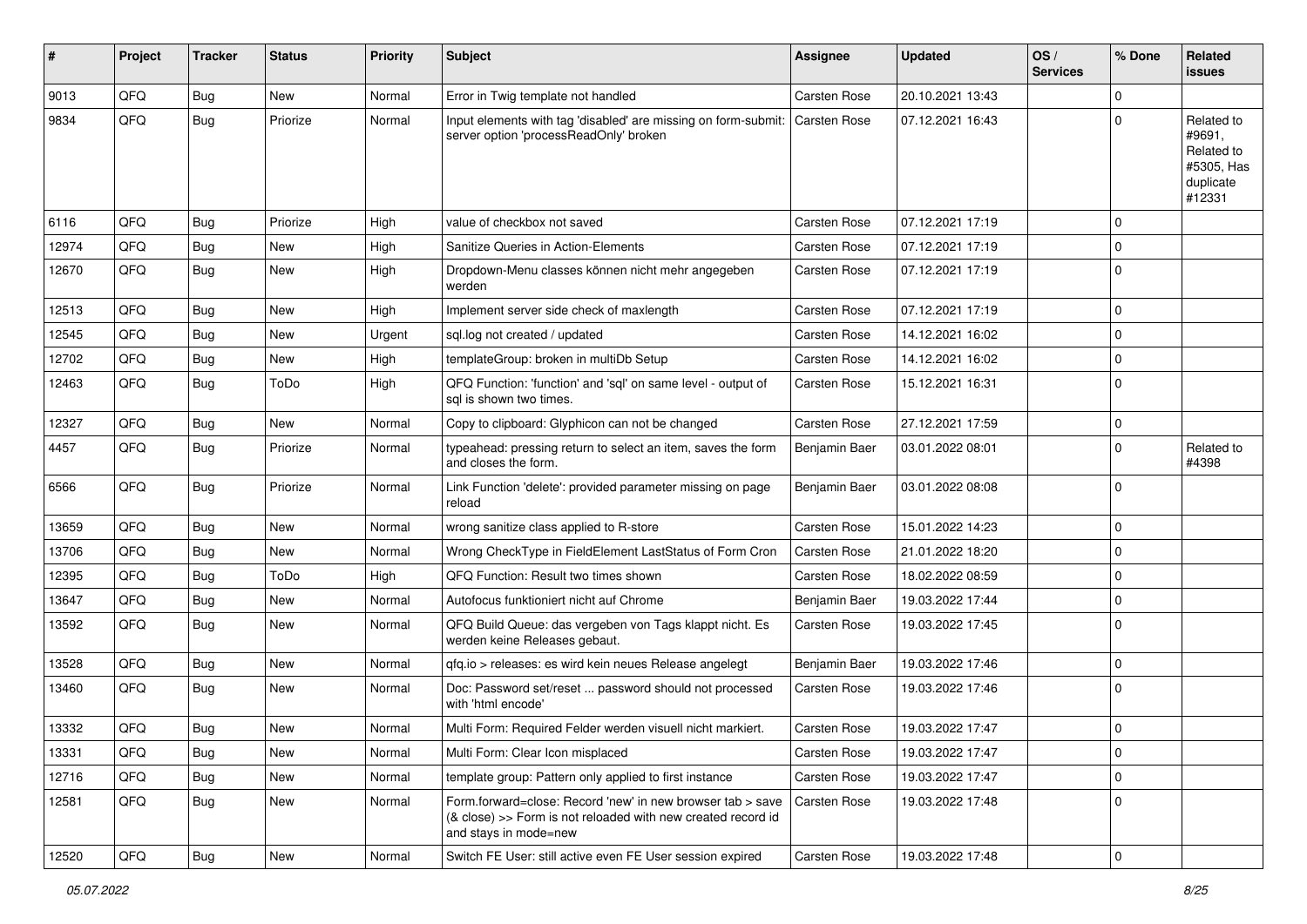| $\vert$ # | Project | <b>Tracker</b> | <b>Status</b> | Priority | <b>Subject</b>                                                         | Assignee            | <b>Updated</b>   | OS/<br><b>Services</b> | % Done      | Related<br><b>issues</b>                                                                                                       |
|-----------|---------|----------------|---------------|----------|------------------------------------------------------------------------|---------------------|------------------|------------------------|-------------|--------------------------------------------------------------------------------------------------------------------------------|
| 12508     | QFQ     | Bug            | In Progress   | High     | gfg Form: sendMail                                                     | Karin Niffeler      | 19.03.2022 17:48 |                        | $\Omega$    |                                                                                                                                |
| 12512     | QFQ     | <b>Bug</b>     | <b>New</b>    | Normal   | Some MySQL Installation can't use 'stored procedures'                  | Carsten Rose        | 19.03.2022 17:48 |                        | $\mathbf 0$ |                                                                                                                                |
| 12546     | QFQ     | <b>Bug</b>     | Feedback      | Normal   | Branch 'Development' - Unit Tests mit dirty workaround<br>angepasst    | Carsten Rose        | 19.03.2022 17:48 |                        | $\mathbf 0$ |                                                                                                                                |
| 12714     | QFQ     | Bug            | <b>New</b>    | Normal   | Conversion of GIF to PDF broken when GIF contains Alpha.               | <b>Carsten Rose</b> | 19.03.2022 17:49 |                        | $\Omega$    |                                                                                                                                |
| 6140      | QFQ     | <b>Bug</b>     | Priorize      | Normal   | QFQ DnD Sort: Locked fields                                            | Benjamin Baer       | 21.03.2022 09:56 |                        | $\Omega$    |                                                                                                                                |
| 8891      | QFQ     | <b>Bug</b>     | <b>New</b>    | High     | formSubmitLog: do not log passwords                                    | Enis Nuredini       | 25.03.2022 09:06 |                        | $\Omega$    |                                                                                                                                |
| 13899     | QFQ     | <b>Bug</b>     | ToDo          | Normal   | Selenium: zum laufen bringen                                           | Enis Nuredini       | 25.03.2022 10:24 |                        | $\mathbf 0$ |                                                                                                                                |
| 13451     | QFQ     | <b>Bug</b>     | <b>New</b>    | Normal   | Character Counter / Max Character: Problem in Safari                   | Carsten Rose        | 15.04.2022 17:18 |                        | $\Omega$    |                                                                                                                                |
| 14091     | QFQ     | <b>Bug</b>     | <b>New</b>    | Normal   | inconsistent template path for twig                                    | Carsten Rose        | 19.04.2022 18:36 |                        | $\Omega$    |                                                                                                                                |
| 11517     | QFQ     | <b>Bug</b>     | In Progress   | Normal   | extraButtonInfo Broken for multiple FormElements                       | Carsten Rose        | 12.05.2022 13:12 |                        | $\Omega$    | Related to<br>#7890,<br>Related to<br>#3811, Has<br>duplicate<br>#10905, Has<br>duplicate<br>#10553, Has<br>duplicate<br>#6779 |
| 13767     | QFQ     | <b>Bug</b>     | Feedback      | Normal   | date/time-picker: required shows up/down button orange                 | Enis Nuredini       | 16.05.2022 23:16 |                        | $\mathbf 0$ |                                                                                                                                |
| 14077     | QFQ     | <b>Bug</b>     | <b>New</b>    | Normal   | As _link: Attribute 'class' missing by r:1 and r:3 - but should<br>set | Carsten Rose        | 28.05.2022 11:02 |                        | $\Omega$    | Related to<br>#5342,<br>Related to<br>#4343                                                                                    |
| 14233     | QFQ     | <b>Bug</b>     | <b>New</b>    | Normal   | AS _link: question - HTML is not rendered                              | Carsten Rose        | 28.05.2022 11:02 |                        | $\mathbf 0$ |                                                                                                                                |
| 13943     | QFQ     | <b>Bug</b>     | Priorize      | Normal   | unable to find formgroup                                               | Enis Nuredini       | 28.05.2022 11:03 |                        | $\Omega$    |                                                                                                                                |
| 12989     | QFQ     | <b>Bug</b>     | <b>New</b>    | Normal   | empty string does not trigger dynamic update                           | Enis Nuredini       | 28.05.2022 11:09 |                        | $\mathbf 0$ |                                                                                                                                |
| 11630     | QFQ     | <b>Bug</b>     | Feedback      | High     | Bitte check ob CALL() in 20.11.0 noch so funktioniert wie in<br>20.4.1 | Enis Nuredini       | 28.05.2022 13:45 |                        | $\Omega$    | Related to<br>#11325                                                                                                           |
| 12066     | QFQ     | <b>Bug</b>     | <b>New</b>    | High     | enterAsSubmit: Forward wird nicht ausgeführt                           | Enis Nuredini       | 29.05.2022 09:23 |                        | $\mathbf 0$ |                                                                                                                                |
| 13716     | QFQ     | <b>Bug</b>     | <b>New</b>    | High     | Firefox ask to store username/password                                 | Enis Nuredini       | 30.05.2022 09:31 |                        | $\Omega$    | Related to<br>#13827                                                                                                           |
| 14175     | QFQ     | <b>Bug</b>     | In Progress   | Normal   | Opening a form with no QFQ Session cookie fails                        | Carsten Rose        | 03.06.2022 10:40 |                        | $\Omega$    |                                                                                                                                |
| 14304     | QFQ     | Bug            | <b>New</b>    | Normal   | table sorter view safer does not work                                  | Carsten Rose        | 10.06.2022 11:49 |                        | $\mathbf 0$ |                                                                                                                                |
| 14305     | QFQ     | Bug            | <b>New</b>    | Normal   | Inline Report editing does not create history entries                  | <b>Carsten Rose</b> | 10.06.2022 11:55 |                        | 0           |                                                                                                                                |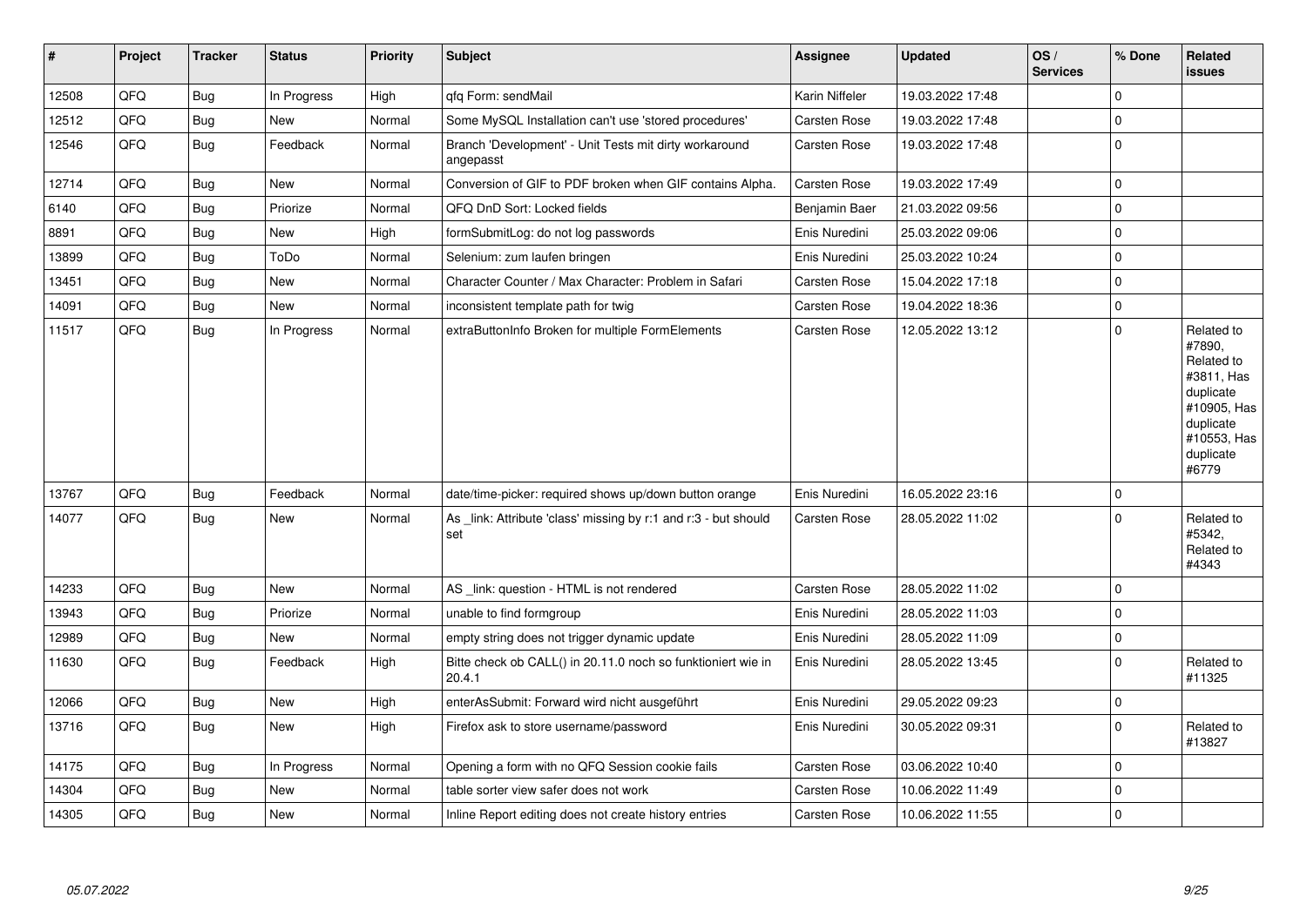| #     | Project | <b>Tracker</b> | <b>Status</b>     | <b>Priority</b> | <b>Subject</b>                                                                       | Assignee            | <b>Updated</b>   | OS/<br><b>Services</b> | % Done      | Related<br><b>issues</b>                                               |
|-------|---------|----------------|-------------------|-----------------|--------------------------------------------------------------------------------------|---------------------|------------------|------------------------|-------------|------------------------------------------------------------------------|
| 14322 | QFQ     | <b>Bug</b>     | <b>New</b>        | Normal          | Form Load: by default no scroll (save & close should be<br>visible)                  | Enis Nuredini       | 15.06.2022 14:12 |                        | $\Omega$    | Related to<br>#14321,<br>Related to<br>#6232                           |
| 14377 | QFQ     | Bug            | <b>New</b>        | Normal          | Documentation > General Tips: white page after migration                             | Enis Nuredini       | 19.06.2022 16:37 |                        | $\Omega$    |                                                                        |
| 14283 | QFQ     | Bug            | Priorize          | Normal          | HEIC / HEIF convert doesn't trigger                                                  | Carsten Rose        | 19.06.2022 16:37 |                        | $\mathbf 0$ |                                                                        |
| 14323 | QFQ     | <b>Bug</b>     | In Progress       | Normal          | Report: render=both single - no impact                                               | Carsten Rose        | 19.06.2022 18:31 |                        | $\mathbf 0$ |                                                                        |
| 9077  | QFQ     | <b>Bug</b>     | New               | Normal          | typeAheadSql: report broken SQL                                                      | Carsten Rose        | 29.06.2022 22:35 |                        | 0           | Related to<br>#4018                                                    |
| 3402  | QFQ     | Feature        | Some day<br>maybe | Normal          | Syntax Highlighting via CodeMirror                                                   | Carsten Rose        | 11.12.2019 16:02 |                        | 100         | Related to<br>#3207                                                    |
| 10115 | QFQ     | Feature        | New               | Normal          | TypeAhead: static list                                                               | <b>Carsten Rose</b> | 26.02.2020 16:42 |                        | 100         |                                                                        |
| 12632 | QFQ     | Feature        | New               | Normal          | TinyMCE: Prepare CSS classes for images                                              | Carsten Rose        | 04.06.2021 14:35 |                        | 100         | Blocked by<br>#12186                                                   |
| 13572 | QFQ     | Feature        | Feedback          | Normal          | Form Load: misleading error message on trying to load non<br>existent primary record | Enis Nuredini       | 16.05.2022 23:16 |                        | 100         |                                                                        |
| 12584 | QFQ     | Feature        | Feedback          | Normal          | T3 v10 migration script: replace alias-patterns (v11)                                | Carsten Rose        | 28.05.2022 11:12 |                        | 100         |                                                                        |
| 8522  | QFQ     | Feature        | Some day<br>maybe | Normal          | build QFQ - npm warnings                                                             | Benjamin Baer       | 01.02.2020 23:19 |                        | 50          |                                                                        |
| 6609  | QFQ     | Feature        | <b>New</b>        | Normal          | Formlet: JSON API erweitern                                                          | <b>Carsten Rose</b> | 01.02.2020 23:21 |                        | 50          |                                                                        |
| 13330 | QFQ     | Feature        | In Progress       | Normal          | Multi Form: Upload                                                                   | Carsten Rose        | 07.11.2021 12:40 |                        | 50          | Related to<br>#9706                                                    |
| 12440 | QFQ     | Feature        | In Progress       | Normal          | Typo3 V10 upgrade (durchfuehren und testen)                                          | Carsten Rose        | 21.03.2022 09:53 |                        | 50          | Related to<br>#12357,<br>Related to<br>#12067,<br>Related to<br>#10661 |
| 9517  | QFQ     | Feature        | In Progress       | High            | Input multiple tags with typeahead                                                   | <b>Carsten Rose</b> | 03.05.2021 21:14 |                        | 40          | Related to<br>#10150                                                   |
| 1623  | QFQ     | Feature        | Some day<br>maybe | Normal          | RealURL                                                                              |                     | 11.12.2019 16:03 |                        | 30          |                                                                        |
| 10793 | QFQ     | Feature        | In Progress       | Normal          | <b>Update NPM Packages</b>                                                           | <b>Carsten Rose</b> | 07.09.2021 13:25 |                        | 30          |                                                                        |
| 9579  | QFQ     | Feature        | Some day<br>maybe | Normal          | Multiform with Process Row                                                           | Carsten Rose        | 11.12.2019 16:01 |                        | $\mathbf 0$ |                                                                        |
| 9704  | QFQ     | Feature        | Some day<br>maybe | Normal          | Thumbnails Generieren beim Splitten von PDF Files                                    | Carsten Rose        | 11.12.2019 16:01 |                        | $\mathbf 0$ |                                                                        |
| 8894  | QFQ     | Feature        | Some day<br>maybe | Normal          | Documentation Tags Usable in QFQ Application                                         | Carsten Rose        | 11.12.2019 16:01 |                        | 0           |                                                                        |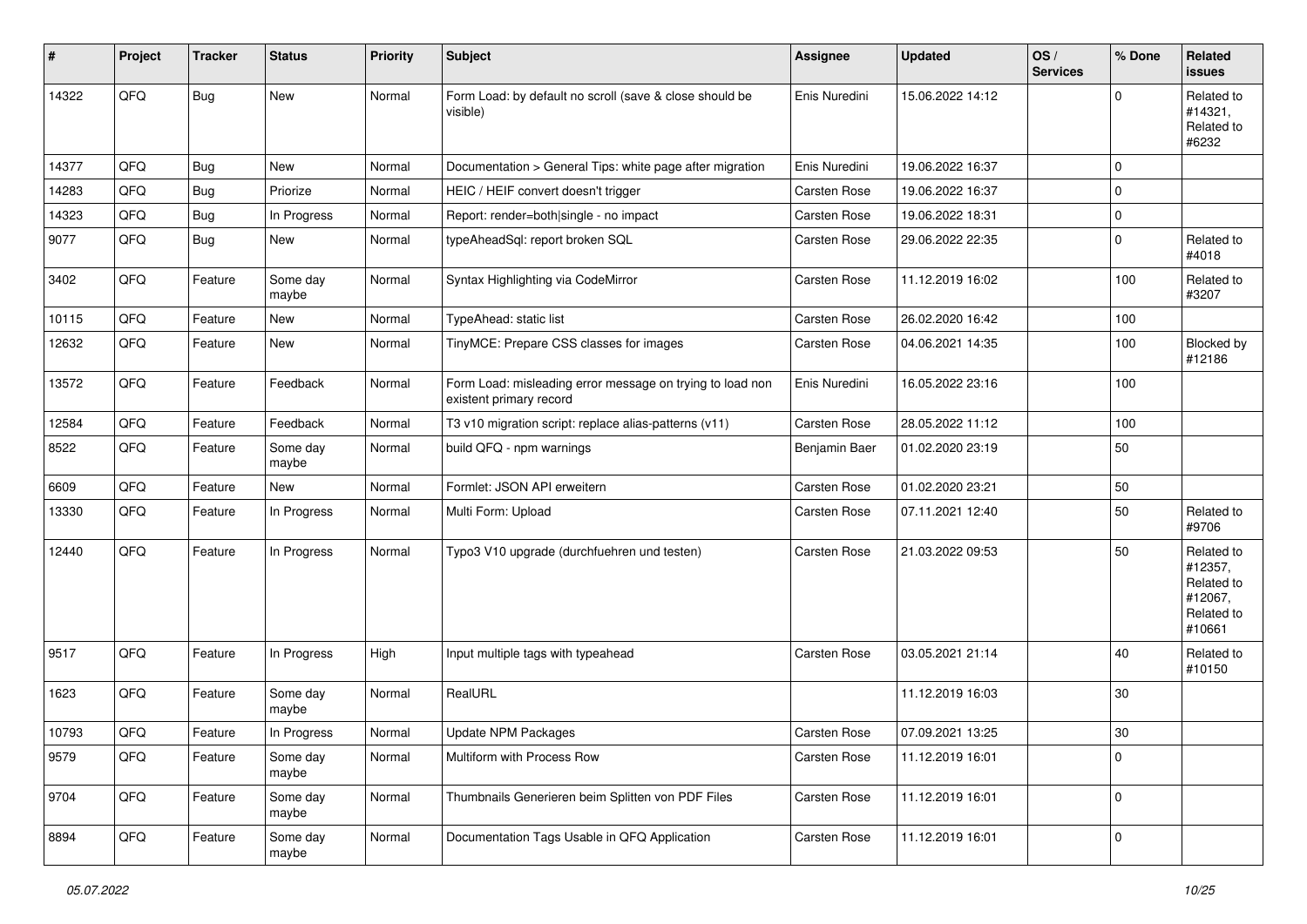| #    | Project | <b>Tracker</b> | <b>Status</b>     | <b>Priority</b> | <b>Subject</b>                                                                                            | Assignee      | <b>Updated</b>   | OS/<br><b>Services</b> | % Done      | Related<br>issues   |
|------|---------|----------------|-------------------|-----------------|-----------------------------------------------------------------------------------------------------------|---------------|------------------|------------------------|-------------|---------------------|
| 8892 | QFQ     | Feature        | Some day<br>maybe | Normal          | Display and Edit SQL Comments in Form Editor                                                              | Carsten Rose  | 11.12.2019 16:01 |                        | $\Omega$    |                     |
| 6992 | QFQ     | Feature        | Some day<br>maybe | Normal          | DB exception: Syntax Highlight                                                                            |               | 11.12.2019 16:01 |                        | $\mathbf 0$ | Related to<br>#5450 |
| 7108 | QFQ     | Feature        | Some day<br>maybe | Normal          | QFQ Wrap Elements                                                                                         |               | 11.12.2019 16:01 |                        | $\mathbf 0$ |                     |
| 7107 | QFQ     | Feature        | Some day<br>maybe | Normal          | Showcase Registration Tool: Anmeldung / Administration :<br>Liste Anmeldungen / Emaileinaldung            | Carsten Rose  | 11.12.2019 16:01 |                        | $\Omega$    |                     |
| 7106 | QFQ     | Feature        | Some day<br>maybe | Normal          | Beispiel Nummerierung von Rows in Report                                                                  |               | 11.12.2019 16:01 |                        | $\mathbf 0$ |                     |
| 7105 | QFQ     | Feature        | Some day<br>maybe | Normal          | Beispiel wie man in einer zweiten Tabelle speichert.                                                      |               | 11.12.2019 16:01 |                        | $\mathbf 0$ |                     |
| 7104 | QFQ     | Feature        | Some day<br>maybe | Normal          | Manual: hint about escaping if '\r' appears in mail body                                                  |               | 11.12.2019 16:01 |                        | $\Omega$    |                     |
| 7336 | QFQ     | Feature        | Some day<br>maybe | Normal          | PDF Upload: disallow PDFs with specific Meta information                                                  | Carsten Rose  | 11.12.2019 16:01 |                        | $\Omega$    |                     |
| 5783 | QFQ     | Feature        | Some day<br>maybe | Normal          | <b>BPMN View/Edit</b>                                                                                     |               | 11.12.2019 16:02 |                        | $\mathbf 0$ |                     |
| 6083 | QFQ     | Feature        | Some day<br>maybe | Normal          | Dynamic Update: Value Check via SQL                                                                       |               | 11.12.2019 16:02 |                        | 0           |                     |
| 6299 | QFQ     | Feature        | Some day<br>maybe | Normal          | Attack detection: log table with invalid SIP access                                                       |               | 11.12.2019 16:02 |                        | $\Omega$    | Related to<br>#3947 |
| 6288 | QFQ     | Feature        | Some day<br>maybe | Normal          | Best Practice: Erklaeren wie man ein Formular ganz in 'weiss'<br>erstellen kann                           |               | 11.12.2019 16:02 |                        | $\mathbf 0$ |                     |
| 6515 | QFQ     | Feature        | Some day<br>maybe | Normal          | Formular: Felder dynamisch ein/ausblenden                                                                 |               | 11.12.2019 16:02 |                        | $\mathbf 0$ |                     |
| 6715 | QFQ     | Feature        | Some day<br>maybe | Normal          | Code-Refactoring: dbArray vereinheitlichen                                                                | Carsten Rose  | 11.12.2019 16:02 |                        | $\Omega$    |                     |
| 4349 | QFQ     | Feature        | Some day<br>maybe | Normal          | link download: downloaded external URL to<br>deliver/concatenate - check mimetipe and handle it correctly | Carsten Rose  | 11.12.2019 16:02 |                        | $\Omega$    |                     |
| 4442 | QFQ     | Feature        | Some day<br>maybe | Normal          | Special Column Name: link - new symbol G (Glyph) to<br>choose any available symbol                        |               | 11.12.2019 16:02 |                        | $\Omega$    |                     |
| 4440 | QFQ     | Feature        | Some day<br>maybe | Normal          | Manual.rst: explain how to. expand PHP Session to 4h                                                      |               | 11.12.2019 16:02 |                        | $\mathbf 0$ |                     |
| 4420 | QFQ     | Feature        | Some day<br>maybe | Normal          | Client: Local Storage - store the changes of a form, local in<br>the browser.                             | Benjamin Baer | 11.12.2019 16:02 |                        | $\Omega$    |                     |
| 4444 | QFQ     | Feature        | Some day<br>maybe | Normal          | FE.type=upload: detect mime type                                                                          |               | 11.12.2019 16:02 |                        | $\Omega$    | Related to<br>#4303 |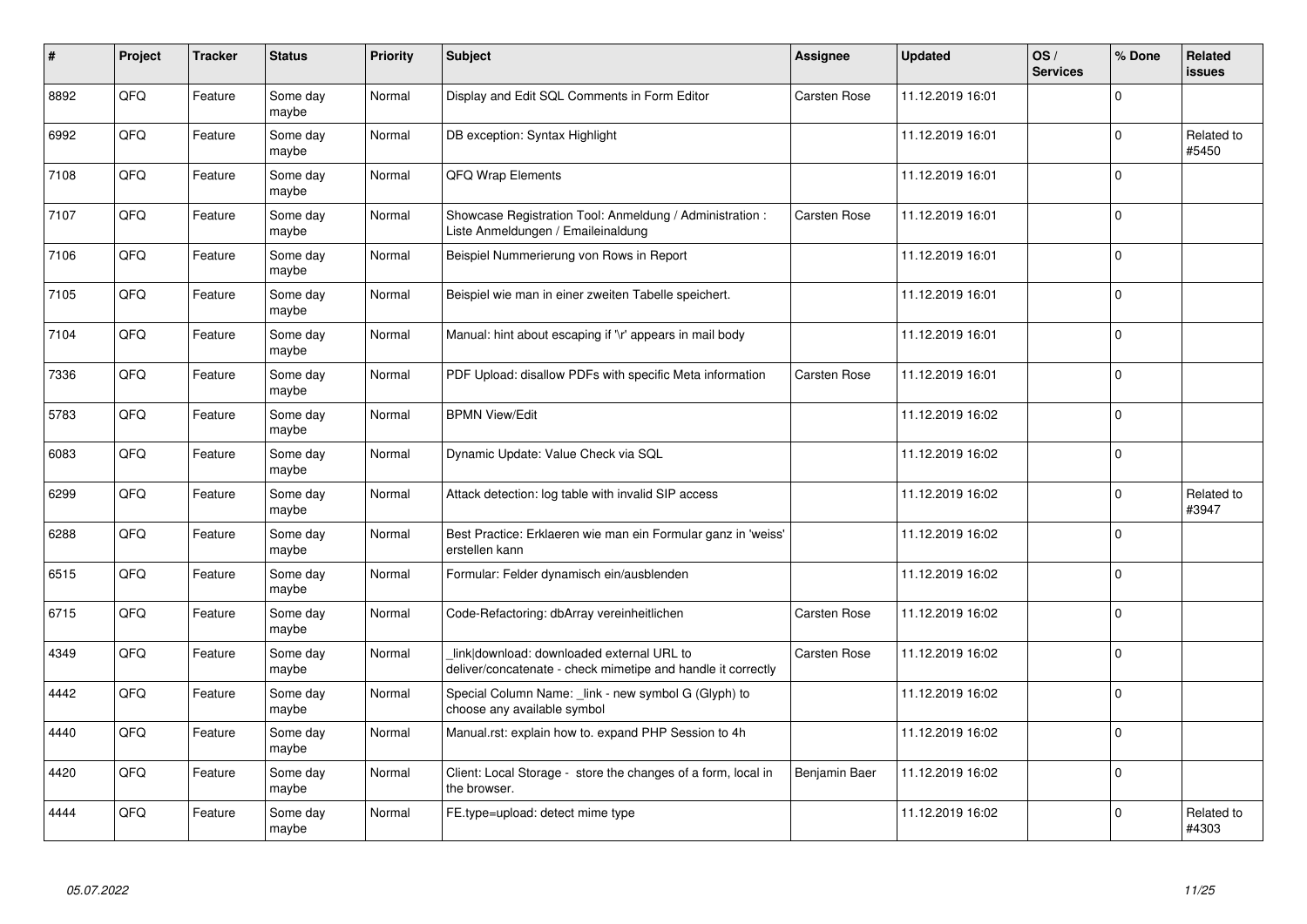| #    | Project | <b>Tracker</b> | <b>Status</b>     | <b>Priority</b> | Subject                                                                     | <b>Assignee</b>     | <b>Updated</b>   | OS/<br><b>Services</b> | % Done              | Related<br>issues                           |
|------|---------|----------------|-------------------|-----------------|-----------------------------------------------------------------------------|---------------------|------------------|------------------------|---------------------|---------------------------------------------|
| 4839 | QFQ     | Feature        | Some day<br>maybe | Normal          | qfq-handle in <head> Abschnitt</head>                                       | <b>Carsten Rose</b> | 11.12.2019 16:02 |                        | $\mathbf 0$         |                                             |
| 4974 | QFQ     | Feature        | Some day<br>maybe | Normal          | Long polling - inform all listening clients of changes                      |                     | 11.12.2019 16:02 |                        | 0                   |                                             |
| 4956 | QFQ     | Feature        | Some day<br>maybe | Normal          | Sendmail: Benutzerdefinierte Headers                                        | Carsten Rose        | 11.12.2019 16:02 |                        | $\mathbf 0$         |                                             |
| 5160 | QFQ     | Feature        | Some day<br>maybe | Normal          | QFQ collaborative / together.js, ShareJS, y-js, collaborative,              |                     | 11.12.2019 16:02 |                        | $\mathbf 0$         |                                             |
| 5129 | QFQ     | Feature        | Some day<br>maybe | Normal          | Reports: SQL fuer x Achse und y Achse                                       |                     | 11.12.2019 16:02 |                        | $\mathbf 0$         |                                             |
| 3291 | QFQ     | Feature        | Some day<br>maybe | Normal          | AutoCron websiteToken                                                       | <b>Carsten Rose</b> | 11.12.2019 16:02 |                        | $\mathbf 0$         | Related to<br>#4250                         |
| 3285 | QFQ     | Feature        | Some day<br>maybe | Normal          | Zeichenlimit pro Feld: textarea / editor                                    | <b>Carsten Rose</b> | 11.12.2019 16:02 |                        | $\mathbf 0$         |                                             |
| 3273 | QFQ     | Feature        | Some day<br>maybe | Low             | Dirty Flag in Form                                                          | <b>Carsten Rose</b> | 11.12.2019 16:02 |                        | 0                   |                                             |
| 3385 | QFQ     | Feature        | Some day<br>maybe | Normal          | templateGroup: insert/update/delete non primary records                     | Carsten Rose        | 11.12.2019 16:02 |                        | $\mathbf 0$         |                                             |
| 3350 | QFQ     | Feature        | Some day<br>maybe | Normal          | FormEditor: Hilfetext hinter 'checktype'                                    | Carsten Rose        | 11.12.2019 16:02 |                        | $\mathbf 0$         |                                             |
| 3332 | QFQ     | Feature        | Some day<br>maybe | Normal          | Uploads: Thumbnails, Details zum hochgeladenen File                         | Carsten Rose        | 11.12.2019 16:02 |                        | $\mathbf 0$         | Related to<br>#3264,<br>Related to<br>#5333 |
| 3331 | QFQ     | Feature        | Some day<br>maybe | Normal          | Default Tooltip fuer _page? Links: mit Form und Record ID                   | Carsten Rose        | 11.12.2019 16:02 |                        | $\mathbf 0$         |                                             |
| 3495 | QFQ     | Feature        | Some day<br>maybe | Normal          | Predifined Parameter werden nicht in '+' (add new record)<br>SIP gerendert. |                     | 11.12.2019 16:02 |                        | $\mathbf 0$         |                                             |
| 3458 | QFQ     | Feature        | Some day<br>maybe | Normal          | Display 'Edit Form Element'-Checkbox on form: should<br>depend on FE Group  | Carsten Rose        | 11.12.2019 16:02 |                        | $\mathbf 0$         | Related to<br>#3447                         |
| 3457 | QFQ     | Feature        | Some day<br>maybe | Normal          | LDAP: concat multi values to one single entry                               | Carsten Rose        | 11.12.2019 16:02 |                        | $\mathbf 0$         |                                             |
| 3415 | QFQ     | Feature        | Some day<br>maybe | Normal          | FE Login Box Templatefile                                                   | Benjamin Baer       | 11.12.2019 16:02 |                        | $\mathbf 0$         |                                             |
| 3567 | QFQ     | Feature        | Some day<br>maybe | Low             | 'Save', 'Close', 'New' als FormElement                                      |                     | 11.12.2019 16:02 |                        | $\mathbf 0$         |                                             |
| 3537 | QFQ     | Feature        | Some day<br>maybe | Low             | SHOW COLUMNS FROM tableName - Extend '{{!'<br>definition                    | Carsten Rose        | 11.12.2019 16:02 |                        | $\mathsf{O}\xspace$ |                                             |
| 3617 | QFQ     | Feature        | Some day<br>maybe | Normal          | Load javascripts at bottom                                                  |                     | 11.12.2019 16:02 |                        | $\mathsf{O}\xspace$ |                                             |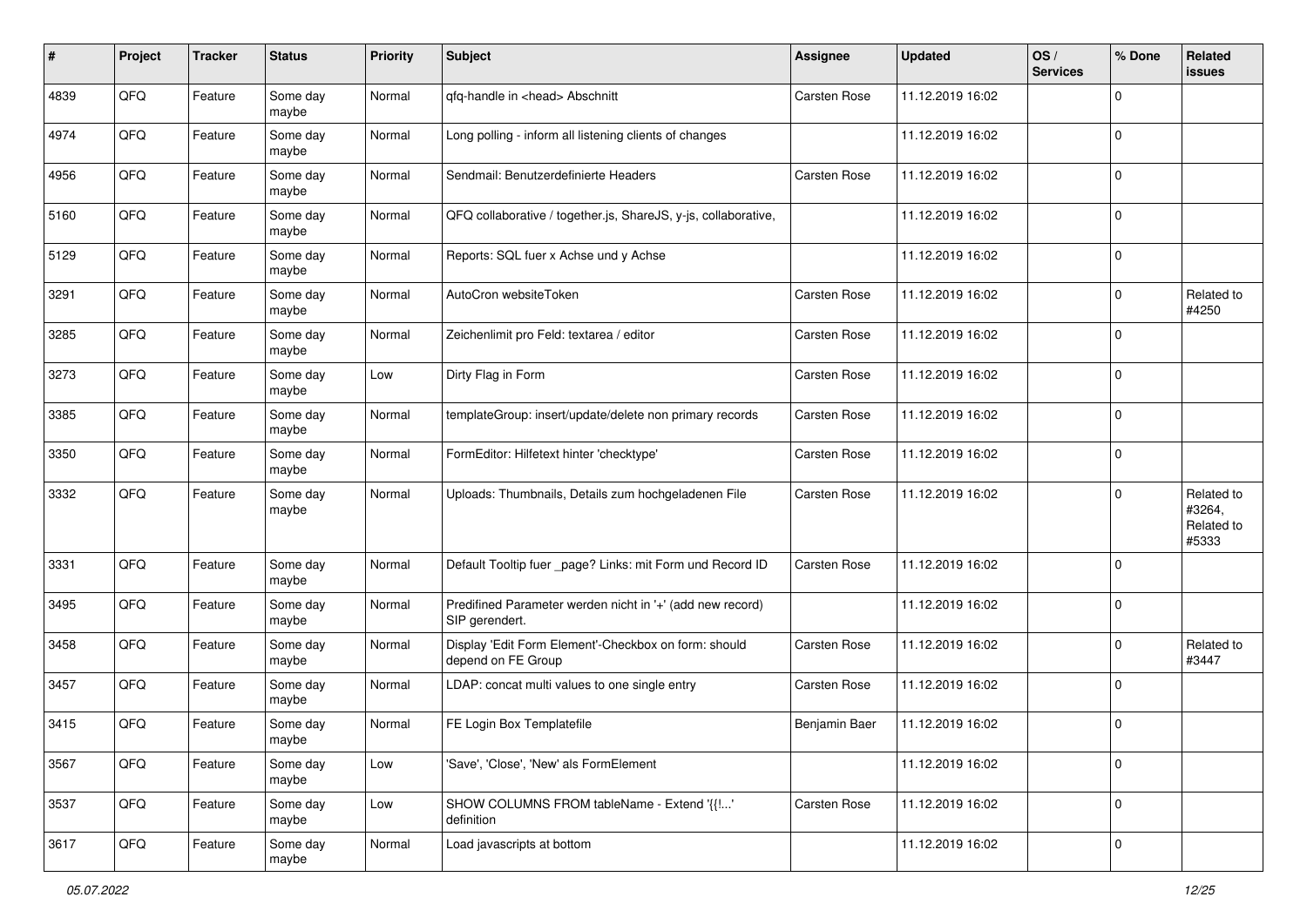| #    | Project | <b>Tracker</b> | <b>Status</b>     | <b>Priority</b> | <b>Subject</b>                                                                                                                                           | <b>Assignee</b> | <b>Updated</b>   | OS/<br><b>Services</b> | % Done       | Related<br>issues                           |
|------|---------|----------------|-------------------|-----------------|----------------------------------------------------------------------------------------------------------------------------------------------------------|-----------------|------------------|------------------------|--------------|---------------------------------------------|
| 3708 | QFQ     | Feature        | Some day<br>maybe | Normal          | Form: input - 'specialchars', 'none'  gewisse tags erlauben,<br>andere verbieten                                                                         | Carsten Rose    | 11.12.2019 16:02 |                        | <sup>0</sup> | Related to<br>#14320                        |
| 3692 | QFQ     | Feature        | Some day<br>maybe | Normal          | QFQ Webseite                                                                                                                                             | Benjamin Baer   | 11.12.2019 16:02 |                        | $\Omega$     | Related to<br>#5033                         |
| 3677 | QFQ     | Feature        | Some day<br>maybe | Normal          | wkhtmltopdf: FE User access prohibited, if client IP changes -<br>\$TYPO3_CONF_VARS[FE][lockIP]                                                          | Carsten Rose    | 11.12.2019 16:02 |                        | 0            |                                             |
| 3666 | QFQ     | Feature        | Some day<br>maybe | Normal          | a) Performance Messung: mysql_real_escape_string() im<br>Vergleich zu str_replace(), b) doppeltes Aufrufen von<br>mysql_real_escape_string()             | Carsten Rose    | 11.12.2019 16:02 |                        | $\Omega$     |                                             |
| 3646 | QFQ     | Feature        | Some day<br>maybe | Normal          | Moeglichkeit HTML Tags in Reports auszugeben (zu<br>enkodieren: htmlspecialchars)                                                                        |                 | 11.12.2019 16:02 |                        | 0            | Related to<br>#14320                        |
| 3879 | QFQ     | Feature        | Some day<br>maybe | Normal          | Form 'FormElement': Beim Feld 'name' rechts in der Notiz<br>einen Link einblenden - a) aktuelle Definition anzeigen, b)<br>Spalte in der Tabelle anlegen |                 | 11.12.2019 16:03 |                        | $\Omega$     |                                             |
| 3878 | QFQ     | Feature        | Some day<br>maybe | Normal          | Form 'FormElement': Spalte 'name' typeAhead mit<br>Spaltennamen der Primarytable.                                                                        |                 | 11.12.2019 16:03 |                        | $\mathbf 0$  |                                             |
| 3877 | QFQ     | Feature        | Some day<br>maybe | Normal          | FormEditor: die Felder die aktuell nicht gebraucht werden nur<br>auf readonly/disabled setzen (nicht ausblenden > das irritiert.                         | Carsten Rose    | 11.12.2019 16:03 |                        | $\Omega$     |                                             |
| 3941 | QFQ     | Feature        | Some day<br>maybe | Normal          | sqlAfter: es sollten mehrere moeglich sein                                                                                                               | Carsten Rose    | 11.12.2019 16:03 |                        | $\Omega$     | Related to<br>#3942                         |
| 3905 | QFQ     | Feature        | Some day<br>maybe | Normal          | Documentation: Best Practice anhand eines Online<br>Bewerbungstools                                                                                      | Carsten Rose    | 11.12.2019 16:03 |                        | 0            |                                             |
| 3900 | QFQ     | Feature        | Some day<br>maybe | Normal          | Extend documentation of 'Copy / Paste'                                                                                                                   | Carsten Rose    | 11.12.2019 16:03 |                        | $\Omega$     | Related to<br>#3899                         |
| 3991 | QFQ     | Feature        | Some day<br>maybe | Normal          | report: Columnname '_skipWrap' skips 'fbeg', 'fend'                                                                                                      | Carsten Rose    | 11.12.2019 16:03 |                        | $\Omega$     |                                             |
| 3947 | QFQ     | Feature        | Some day<br>maybe | Normal          | Attack detectect: logout current user                                                                                                                    | Carsten Rose    | 11.12.2019 16:03 |                        | $\Omega$     | Related to<br>#5458,<br>Related to<br>#6299 |
| 3942 | QFQ     | Feature        | Some day<br>maybe | Normal          | Action Elemente: neu generierte IDs via FE weitergeben                                                                                                   | Carsten Rose    | 11.12.2019 16:03 |                        | $\Omega$     | Related to<br>#3941                         |
| 4027 | QFQ     | Feature        | Some day<br>maybe | Normal          | Missing: orange 'check' / 'bullet'                                                                                                                       |                 | 11.12.2019 16:03 |                        | $\Omega$     |                                             |
| 4026 | QFQ     | Feature        | Some day<br>maybe | Normal          | sqlLog.sql: log number of FE.id                                                                                                                          | Carsten Rose    | 11.12.2019 16:03 |                        | $\mathbf 0$  | Related to<br>#5458                         |
| 4197 | QFQ     | Feature        | Some day<br>maybe | Normal          | Unit Test fuer JSON Stream von QuickFormQuery.php ><br>doForm()                                                                                          | Carsten Rose    | 11.12.2019 16:03 |                        | $\mathbf 0$  |                                             |
| 4259 | QFQ     | Feature        | Some day<br>maybe | Normal          | Instant trigger a cron job                                                                                                                               | Carsten Rose    | 11.12.2019 16:03 |                        | 0            |                                             |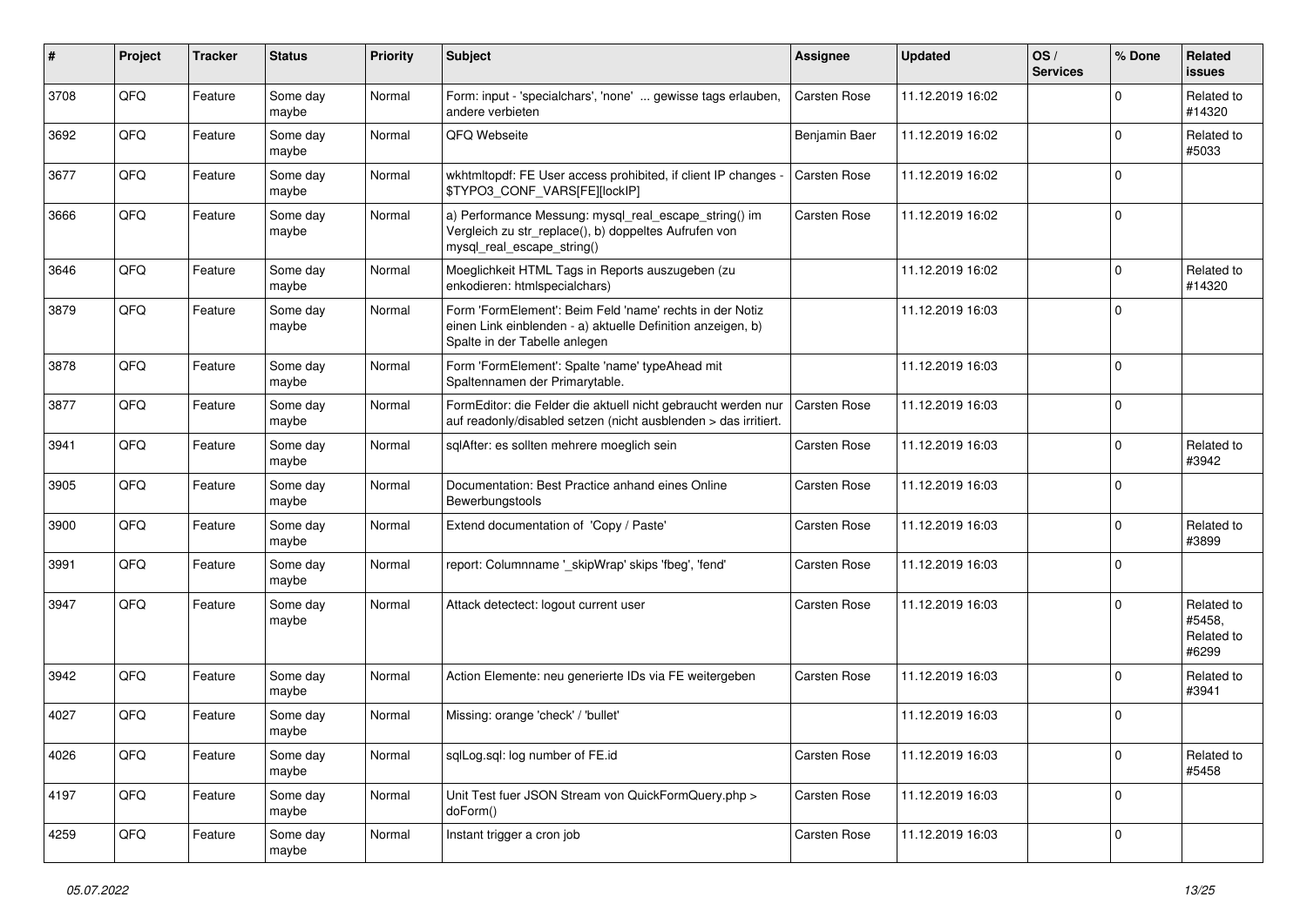| #    | Project | <b>Tracker</b> | <b>Status</b>     | <b>Priority</b> | <b>Subject</b>                                                                                                                        | <b>Assignee</b> | <b>Updated</b>   | OS/<br><b>Services</b> | % Done      | Related<br>issues                           |
|------|---------|----------------|-------------------|-----------------|---------------------------------------------------------------------------------------------------------------------------------------|-----------------|------------------|------------------------|-------------|---------------------------------------------|
| 1510 | QFQ     | Feature        | Some day<br>maybe | Normal          | jquery von google laden, falls das nicht geht lokal                                                                                   |                 | 11.12.2019 16:03 |                        | $\Omega$    |                                             |
| 1253 | QFQ     | Feature        | Some day<br>maybe | Normal          | QF: Colorpicker                                                                                                                       |                 | 11.12.2019 16:03 |                        | 0           |                                             |
| 1251 | QFQ     | Feature        | Some day<br>maybe | Normal          | QF: Combo                                                                                                                             |                 | 11.12.2019 16:03 |                        | $\Omega$    |                                             |
| 1946 | QFQ     | Feature        | Some day<br>maybe | Normal          | Kontrolle ob der ReadOnly Modus bei den<br>Formularelementen korrekt implementiert ist                                                | Carsten Rose    | 11.12.2019 16:03 |                        | 0           |                                             |
| 1635 | QFQ     | Feature        | Some day<br>maybe | Normal          | QFQ Extension content record: weitere Optionen einblenden.                                                                            | Carsten Rose    | 11.12.2019 16:03 |                        | $\mathbf 0$ |                                             |
| 2084 | QFQ     | Feature        | Some day<br>maybe | Normal          | Mailto mit encryption: Subrecord                                                                                                      | Carsten Rose    | 11.12.2019 16:03 |                        | $\Omega$    | Related to<br>#2082                         |
| 2995 | QFQ     | Feature        | Some day<br>maybe | Normal          | Dropdown JQuery Plugin: 'chosen' - Moeglichkeit um Select<br>Listen mehr Funktion zu geben. Kein Bootstrap noetig.                    | Carsten Rose    | 11.12.2019 16:03 |                        | $\Omega$    |                                             |
| 2950 | QFQ     | Feature        | Some day<br>maybe | Normal          | Inhalt QFQ Records als File                                                                                                           |                 | 11.12.2019 16:03 |                        | $\mathbf 0$ |                                             |
| 3216 | QFQ     | Feature        | Some day<br>maybe | Normal          | dynamic update für checkbox label2                                                                                                    | Carsten Rose    | 11.12.2019 16:03 |                        | $\Omega$    | Related to<br>#2081                         |
| 3267 | QFQ     | Feature        | Some day<br>maybe | Normal          | 2 Forms auf einer Seite: real + Read only                                                                                             | Carsten Rose    | 11.12.2019 16:03 |                        | $\Omega$    |                                             |
| 4023 | QFQ     | Feature        | New               | Normal          | prepared statements - FE action: salveld, sqlInsert,<br>sqlUpdate, sqlDelete, sqlBefore, sqlAfter                                     | Carsten Rose    | 11.12.2019 16:15 |                        | 0           |                                             |
| 2361 | QFQ     | Feature        | <b>New</b>        | Normal          | Logging wer/wann/wo welches Formular aufgerufen hat                                                                                   | Carsten Rose    | 11.12.2019 16:15 |                        | $\Omega$    | Related to<br>#4432,<br>Related to<br>#7480 |
| 7480 | QFQ     | Feature        | <b>New</b>        | Normal          | Record History (Undo / Redo)                                                                                                          | Carsten Rose    | 11.12.2019 16:16 |                        | $\Omega$    | Related to<br>#2361                         |
| 6602 | QFQ     | Feature        | <b>New</b>        | Normal          | Formlet: in Report auf Mausklick ein mini-form oeffnen                                                                                | Carsten Rose    | 11.12.2019 16:16 |                        | 0           |                                             |
| 8702 | QFQ     | Feature        | New               | Normal          | Load Record which is locked: missing user info                                                                                        | Carsten Rose    | 11.12.2019 16:16 |                        | 0           | Related to<br>#9789                         |
| 9777 | QFQ     | Feature        | <b>New</b>        | Normal          | Logging QFQ Variables                                                                                                                 | Carsten Rose    | 16.12.2019 17:17 |                        | $\Omega$    |                                             |
| 9853 | QFQ     | Feature        | New               | Normal          | Check das SQL / QFQ / Mail Logfile geschrieben wird                                                                                   |                 | 09.01.2020 11:15 |                        | $\Omega$    |                                             |
| 9927 | QFQ     | Feature        | New               | Normal          | QFQ Update: a) Update nur machen wenn BE User<br>eingeloggt ist., b) Bei Fehler genaue Meldung welcher<br>Updateschritt Probleme hat. | Carsten Rose    | 22.01.2020 12:59 |                        | $\mathbf 0$ |                                             |
| 7660 | QFQ     | Feature        | New               | Normal          | IMAP: import mails to DB, move / delete mails                                                                                         | Carsten Rose    | 01.02.2020 09:52 |                        | $\mathbf 0$ |                                             |
| 5782 | QFQ     | Feature        | New               | Normal          | NextCloud API                                                                                                                         | Carsten Rose    | 01.02.2020 10:02 |                        | 0           |                                             |
| 7920 | QFQ     | Feature        | <b>New</b>        | Normal          | FE: Syntax Highlight, Zeinlenumbruch                                                                                                  | Carsten Rose    | 01.02.2020 10:03 |                        | $\Omega$    |                                             |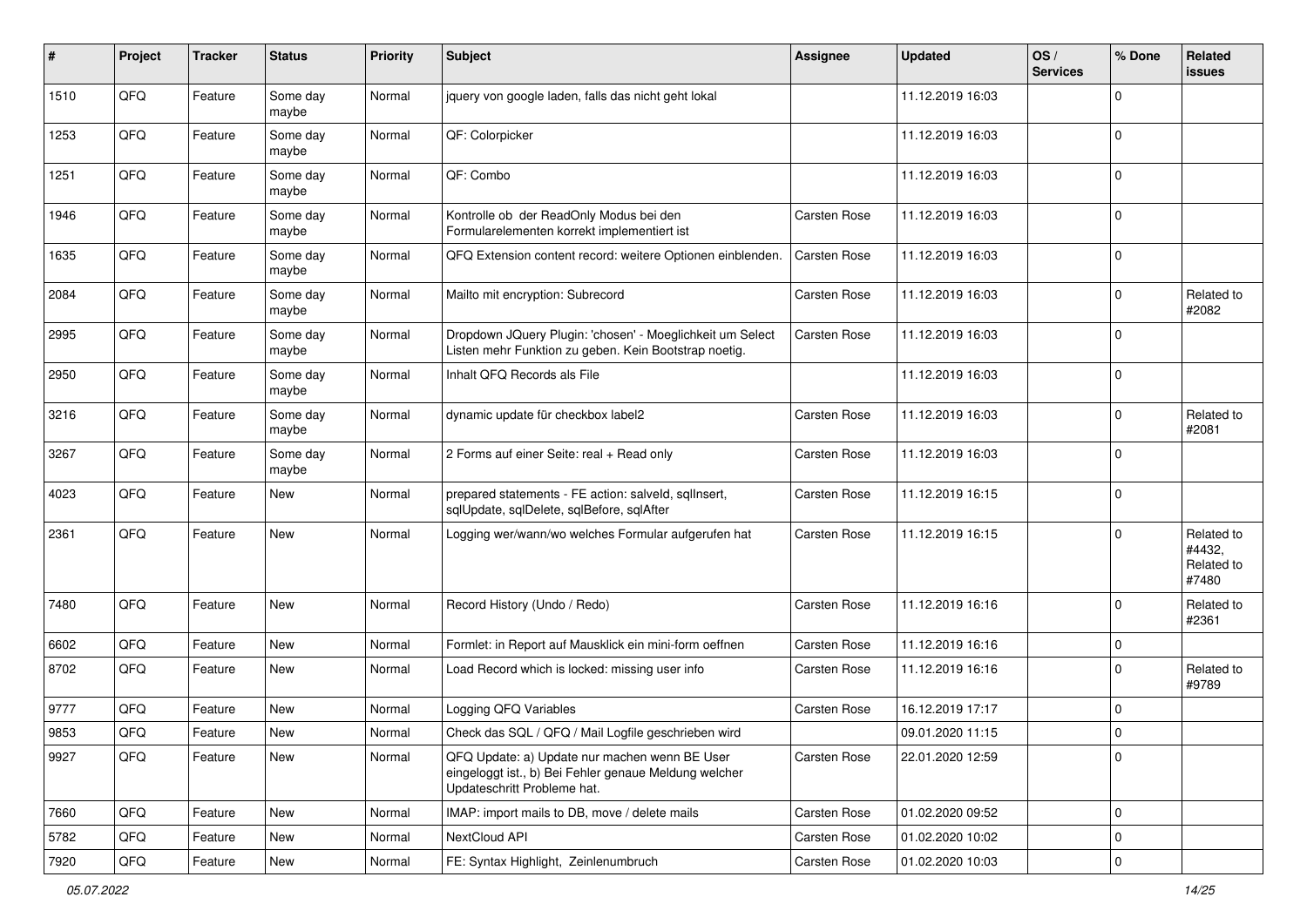| #     | Project | <b>Tracker</b> | <b>Status</b>     | <b>Priority</b> | Subject                                                                                            | <b>Assignee</b> | <b>Updated</b>   | OS/<br><b>Services</b> | % Done      | Related<br>issues   |
|-------|---------|----------------|-------------------|-----------------|----------------------------------------------------------------------------------------------------|-----------------|------------------|------------------------|-------------|---------------------|
| 5942  | QFQ     | Feature        | Priorize          | Normal          | 'L' and 'type': append to links, generate via '_link' by using 'u:'                                | Carsten Rose    | 01.02.2020 10:13 |                        | $\mathbf 0$ |                     |
| 7522  | QFQ     | Feature        | Priorize          | Normal          | Inserting default index.html to folder (Avoid Apache Indexing)                                     | Carsten Rose    | 01.02.2020 10:13 |                        | 0           |                     |
| 7290  | QFQ     | Feature        | Priorize          | Normal          | FormEditor: title as textarea if LEN(title)>60                                                     | Carsten Rose    | 01.02.2020 10:13 |                        | $\mathbf 0$ | Blocked by<br>#7682 |
| 7217  | QFQ     | Feature        | Priorize          | Normal          | Download: notice User if `_sip=?` is missing                                                       | Carsten Rose    | 01.02.2020 10:13 |                        | $\mathbf 0$ |                     |
| 6998  | QFQ     | Feature        | Priorize          | Normal          | Form: with debug=on show column information as tooltip of<br>column label                          | Carsten Rose    | 01.02.2020 10:13 |                        | $\mathbf 0$ |                     |
| 8585  | QFQ     | Feature        | Priorize          | Normal          | Enhance Error message for 'unknown form'                                                           | Carsten Rose    | 01.02.2020 10:13 |                        | 0           |                     |
| 8584  | QFQ     | Feature        | Priorize          | Normal          | FE 'Action' - never assign to Container (except Template)<br>Group)                                | Carsten Rose    | 01.02.2020 10:13 |                        | $\mathbf 0$ |                     |
| 8034  | QFQ     | Feature        | Priorize          | Normal          | FormElement 'data': 22.22.2222 should not be accepted                                              | Carsten Rose    | 01.02.2020 10:13 |                        | 0           |                     |
| 7630  | QFQ     | Feature        | Priorize          | Normal          | detailed error message for simple upload                                                           | Carsten Rose    | 01.02.2020 10:13 |                        | $\mathbf 0$ |                     |
| 9900  | QFQ     | Feature        | Priorize          | Normal          | Generic API Call: tt-content record >> JSON                                                        | Carsten Rose    | 01.02.2020 10:13 |                        | $\mathbf 0$ |                     |
| 9983  | QFQ     | Feature        | New               | Normal          | Report Notation: new keyword 'range'                                                               | Carsten Rose    | 01.02.2020 15:55 |                        | 0           |                     |
| 10014 | QFQ     | Feature        | New               | Normal          | Manual.rst: describe behaviour and process order of<br>fillStoreVar, slaveId, sqlBefore,           | Carsten Rose    | 01.02.2020 22:31 |                        | $\mathbf 0$ |                     |
| 9928  | QFQ     | Feature        | Priorize          | Normal          | SpecialColumnName: a) Deprecated: ' AS "_+tag " ', b)<br>New: ' AS "_ <tag1><tag2>"'</tag2></tag1> | Carsten Rose    | 01.02.2020 23:17 |                        | $\mathbf 0$ | Related to<br>#9929 |
| 8277  | QFQ     | Feature        | Priorize          | Normal          | fe.parameter.default=                                                                              | Carsten Rose    | 01.02.2020 23:17 |                        | $\mathbf 0$ | Related to<br>#8113 |
| 9968  | QFQ     | Feature        | Priorize          | Normal          | Tooltip in Links for Developer                                                                     | Carsten Rose    | 01.02.2020 23:17 |                        | 0           |                     |
| 5389  | QFQ     | Feature        | Some day<br>maybe | Normal          | QFQ Design: Multline label / note                                                                  | Benjamin Baer   | 01.02.2020 23:19 |                        | $\mathbf 0$ |                     |
| 5132  | QFQ     | Feature        | Some day<br>maybe | Normal          | Error Message sendmail missing attachment: more details                                            | Carsten Rose    | 01.02.2020 23:19 |                        | $\mathbf 0$ |                     |
| 4872  | QFQ     | Feature        | Some day<br>maybe | Normal          | Fields of Typo3 page available in STORE_TYPO3                                                      | Carsten Rose    | 01.02.2020 23:19 |                        | $\mathbf 0$ |                     |
| 4869  | QFQ     | Feature        | Some day<br>maybe | Normal          | Dynamic Update (show, hide, readonly?, required?) for<br><b>Template Group Elements</b>            | Carsten Rose    | 01.02.2020 23:19 |                        | $\mathbf 0$ | Related to<br>#4865 |
| 4606  | QFQ     | Feature        | Some day<br>maybe | Normal          | link: qualifier to render bootstrap button                                                         | Carsten Rose    | 01.02.2020 23:19 |                        | 0           |                     |
| 5852  | QFQ     | Feature        | Some day<br>maybe | Normal          | Logging: mail.log / sql.log - im FE anzeigen und via AJAX<br>aktualisieren                         | Carsten Rose    | 01.02.2020 23:19 |                        | 0           | Related to<br>#5885 |
| 5805  | QFQ     | Feature        | Some day<br>maybe | Normal          | TypeAHead SQL value instead of key stored                                                          |                 | 01.02.2020 23:19 |                        | 0           | Related to<br>#5444 |
| 5579  | QFQ     | Feature        | Some day<br>maybe | Normal          | Enhance Doc / Presentation: variable type 'link column type'                                       | Carsten Rose    | 01.02.2020 23:19 |                        | 0           |                     |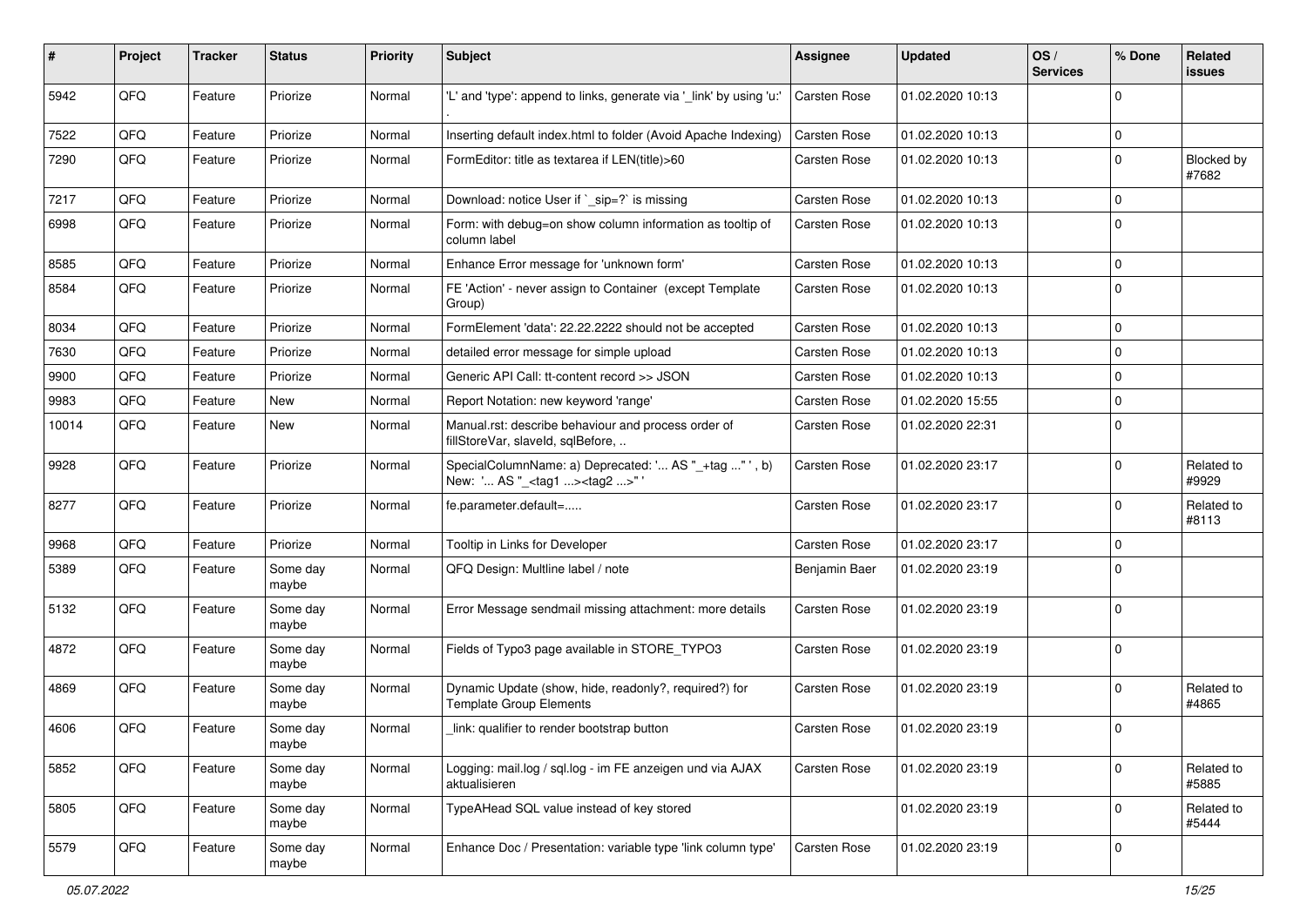| $\sharp$ | Project | <b>Tracker</b> | <b>Status</b>     | <b>Priority</b> | <b>Subject</b>                                                                                                          | <b>Assignee</b>     | <b>Updated</b>   | OS/<br><b>Services</b> | % Done      | Related<br><b>issues</b>                    |
|----------|---------|----------------|-------------------|-----------------|-------------------------------------------------------------------------------------------------------------------------|---------------------|------------------|------------------------|-------------|---------------------------------------------|
| 7100     | QFQ     | Feature        | Some day<br>maybe | Normal          | Download: log access, max downloads, time limit                                                                         |                     | 01.02.2020 23:19 |                        | $\Omega$    |                                             |
| 6704     | QFQ     | Feature        | Some day<br>maybe | Normal          | Upload Mode: Bilder in Notizen rechts sollen aktuellen<br>Upload repräsentieren.                                        |                     | 01.02.2020 23:19 |                        | $\mathbf 0$ | Related to<br>#3264                         |
| 6084     | QFQ     | Feature        | Some day<br>maybe | Normal          | New escape type: 'D' - convert date                                                                                     |                     | 01.02.2020 23:19 |                        | $\Omega$    |                                             |
| 5983     | QFQ     | Feature        | Some day<br>maybe | Normal          | Form Submit (save & update): normalize date/-time FE                                                                    | Carsten Rose        | 01.02.2020 23:19 |                        | $\mathbf 0$ |                                             |
| 5923     | QFQ     | Feature        | Some day<br>maybe | Normal          | fillStoreSystemBySqlLate                                                                                                |                     | 01.02.2020 23:19 |                        | $\mathbf 0$ |                                             |
| 5895     | QFQ     | Feature        | Some day<br>maybe | Normal          | Tutorial: List of all QFQ Features                                                                                      |                     | 01.02.2020 23:19 |                        | $\Omega$    |                                             |
| 5893     | QFQ     | Feature        | Some day<br>maybe | Normal          | Edit on double-click                                                                                                    |                     | 01.02.2020 23:19 |                        | $\Omega$    | Related to<br>#5894                         |
| 8056     | QFQ     | Feature        | Some day<br>maybe | Normal          | Termin Organisation (Reservation)                                                                                       |                     | 01.02.2020 23:19 |                        | $\Omega$    | Related to<br>#8658                         |
| 7921     | QFQ     | Feature        | Some day<br>maybe | Normal          | Rest API Export: URL kuerzer machen                                                                                     |                     | 01.02.2020 23:19 |                        | 0           |                                             |
| 4439     | QFQ     | Feature        | Some day<br>maybe | Normal          | Log: report all actions fired by an FE Element, incl. the<br>original directive (slaveld, sqllnsert, )                  |                     | 01.02.2020 23:20 |                        | $\Omega$    | Related to<br>#4432,<br>Related to<br>#5458 |
| 4435     | QFQ     | Feature        | Some day<br>maybe | Normal          | Report: striptags - specify allowed tags                                                                                |                     | 01.02.2020 23:20 |                        | 0           |                                             |
| 4433     | QFQ     | Feature        | Some day<br>maybe | Normal          | Log when SIP will be destroyed by QFQ for any (security)<br>reason                                                      |                     | 01.02.2020 23:20 |                        | $\Omega$    | Related to<br>#4432,<br>Related to<br>#5458 |
| 4330     | QFQ     | Feature        | Some day<br>maybe | Normal          | Error Message: report missing {{ / }} in sqlUpdate, sqlInsert,<br>sqlDelete, sqlAfter, sqlBefore in FE action elements. | Carsten Rose        | 01.02.2020 23:20 |                        | 0           |                                             |
| 1234     | QFQ     | Feature        | Some day<br>maybe | Normal          | QF: Record numbering: Im Grid soll in Spalte 1 optional die<br>laufende Nummer der Records angezeigt werden.            |                     | 01.02.2020 23:20 |                        | 0           |                                             |
| 955      | QFQ     | Feature        | Some day<br>maybe | Normal          | QF: Notizen vor/nach dem Form                                                                                           |                     | 01.02.2020 23:20 |                        | 0           |                                             |
| 5455     | QFQ     | Feature        | Some day<br>maybe | Normal          | Mail Redirects grld abhaengig                                                                                           |                     | 01.02.2020 23:20 |                        | $\mathbf 0$ |                                             |
| 5428     | QFQ     | Feature        | Some day<br>maybe | Normal          | secure thumbnail: late render on access.                                                                                | <b>Carsten Rose</b> | 01.02.2020 23:20 |                        | $\mathbf 0$ |                                             |
| 5342     | QFQ     | Feature        | Some day<br>maybe | Normal          | link - with HTML Attributes                                                                                             |                     | 01.02.2020 23:20 |                        | 0           | Related to<br>#14077                        |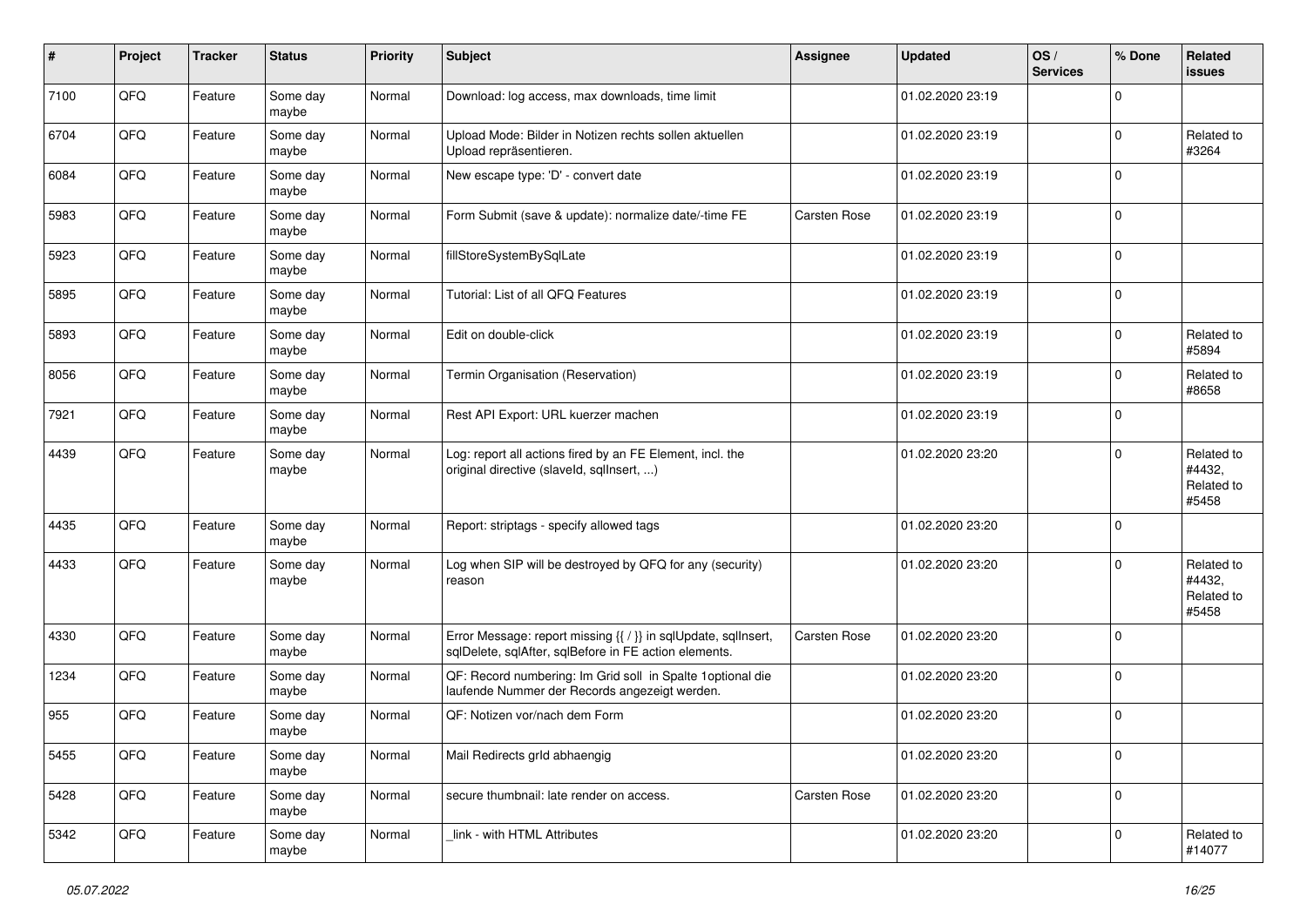| #    | Project | <b>Tracker</b> | <b>Status</b>     | <b>Priority</b> | <b>Subject</b>                                                                                                                                                | Assignee            | <b>Updated</b>   | OS/<br><b>Services</b> | % Done      | Related<br>issues                           |
|------|---------|----------------|-------------------|-----------------|---------------------------------------------------------------------------------------------------------------------------------------------------------------|---------------------|------------------|------------------------|-------------|---------------------------------------------|
| 5024 | QFQ     | Feature        | Some day<br>maybe | Normal          | Fabric: Generate PDF with edits                                                                                                                               | Benjamin Baer       | 01.02.2020 23:20 |                        | $\mathbf 0$ | Related to<br>#10704                        |
| 4816 | QFQ     | Feature        | Some day<br>maybe | Normal          | Templates for QFQ Reports (Tables, Radios, )                                                                                                                  |                     | 01.02.2020 23:20 |                        | 0           |                                             |
| 4757 | QFQ     | Feature        | Some day<br>maybe | Normal          | Test subrecord: download links ok? Links ok?                                                                                                                  | Carsten Rose        | 01.02.2020 23:20 |                        | $\mathbf 0$ |                                             |
| 4652 | QFQ     | Feature        | Some day<br>maybe | Normal          | UZH CD: Weiterleitung auf benutzerdefinierte 403/404 Seite                                                                                                    | <b>Carsten Rose</b> | 01.02.2020 23:20 |                        | $\Omega$    |                                             |
| 5851 | QFQ     | Feature        | Some day<br>maybe | Normal          | Queue System implementieren: MQTT, RabbitMQ                                                                                                                   |                     | 01.02.2020 23:20 |                        | $\mathbf 0$ | Related to<br>#5715                         |
| 5850 | QFQ     | Feature        | Some day<br>maybe | Normal          | Deployment: In QFQ Doc best practice fuer zeitgemaesses<br>Deployment beschreiben                                                                             |                     | 01.02.2020 23:20 |                        | $\Omega$    |                                             |
| 5665 | QFQ     | Feature        | Some day<br>maybe | Normal          | Versuch das '{{!' nicht mehr noetig ist.                                                                                                                      | Carsten Rose        | 01.02.2020 23:20 |                        | $\Omega$    | Related to<br>#7432,<br>Related to<br>#7434 |
| 4443 | QFQ     | Feature        | Some day<br>maybe | Normal          | Form: multiple secondary tables                                                                                                                               |                     | 01.02.2020 23:20 |                        | $\Omega$    |                                             |
| 4365 | QFQ     | Feature        | Some day<br>maybe | Normal          | Multi Language: new way of config                                                                                                                             | Carsten Rose        | 01.02.2020 23:20 |                        | $\mathbf 0$ |                                             |
| 4343 | QFQ     | Feature        | Some day<br>maybe | Normal          | Link: Classifier to add 'attributes'                                                                                                                          | Carsten Rose        | 01.02.2020 23:20 |                        | $\Omega$    | Related to<br>#14077                        |
| 4650 | QFQ     | Feature        | Some day<br>maybe | Normal          | Convert html to doc/rtf                                                                                                                                       | Carsten Rose        | 01.02.2020 23:20 |                        | $\mathbf 0$ | Related to<br>#10704                        |
| 4640 | QFQ     | Feature        | Some day<br>maybe | Normal          | Rename System Forms                                                                                                                                           |                     | 01.02.2020 23:20 |                        | $\mathbf 0$ |                                             |
| 4627 | QFQ     | Feature        | Some day<br>maybe | Normal          | dbupdate: all tables - check 'create', 'modified' if it is possible<br>to change to default 'CURRENT_TIMESTAMP' and modified<br>'ON UPDATE CURRENT_TIMESTAMP' |                     | 01.02.2020 23:20 |                        | $\Omega$    |                                             |
| 4626 | QFQ     | Feature        | Some day<br>maybe | Normal          | Mobile View: 'classBody=qfq-form-right' makes no sense                                                                                                        |                     | 01.02.2020 23:20 |                        | $\Omega$    |                                             |
| 4551 | QFQ     | Feature        | Some day<br>maybe | Normal          | Set 'pills' via dynamicUpdate to show/hide/disabled                                                                                                           |                     | 01.02.2020 23:20 |                        | $\Omega$    | Related to<br>#3752                         |
| 4536 | QFQ     | Feature        | Some day<br>maybe | Normal          | FE upload: problem with delete if mutliple uploads an<br>FE.name="                                                                                            |                     | 01.02.2020 23:20 |                        | $\Omega$    |                                             |
| 4446 | QFQ     | Feature        | Some day<br>maybe | Normal          | New FE get same feldContainerId as last modifed FE                                                                                                            |                     | 01.02.2020 23:20 |                        | $\mathbf 0$ |                                             |
| 5892 | QFQ     | Feature        | Some day<br>maybe | Normal          | QFQ should use T3 API to manipulate FE GROUP<br>membership                                                                                                    |                     | 01.02.2020 23:20 |                        | $\mathbf 0$ |                                             |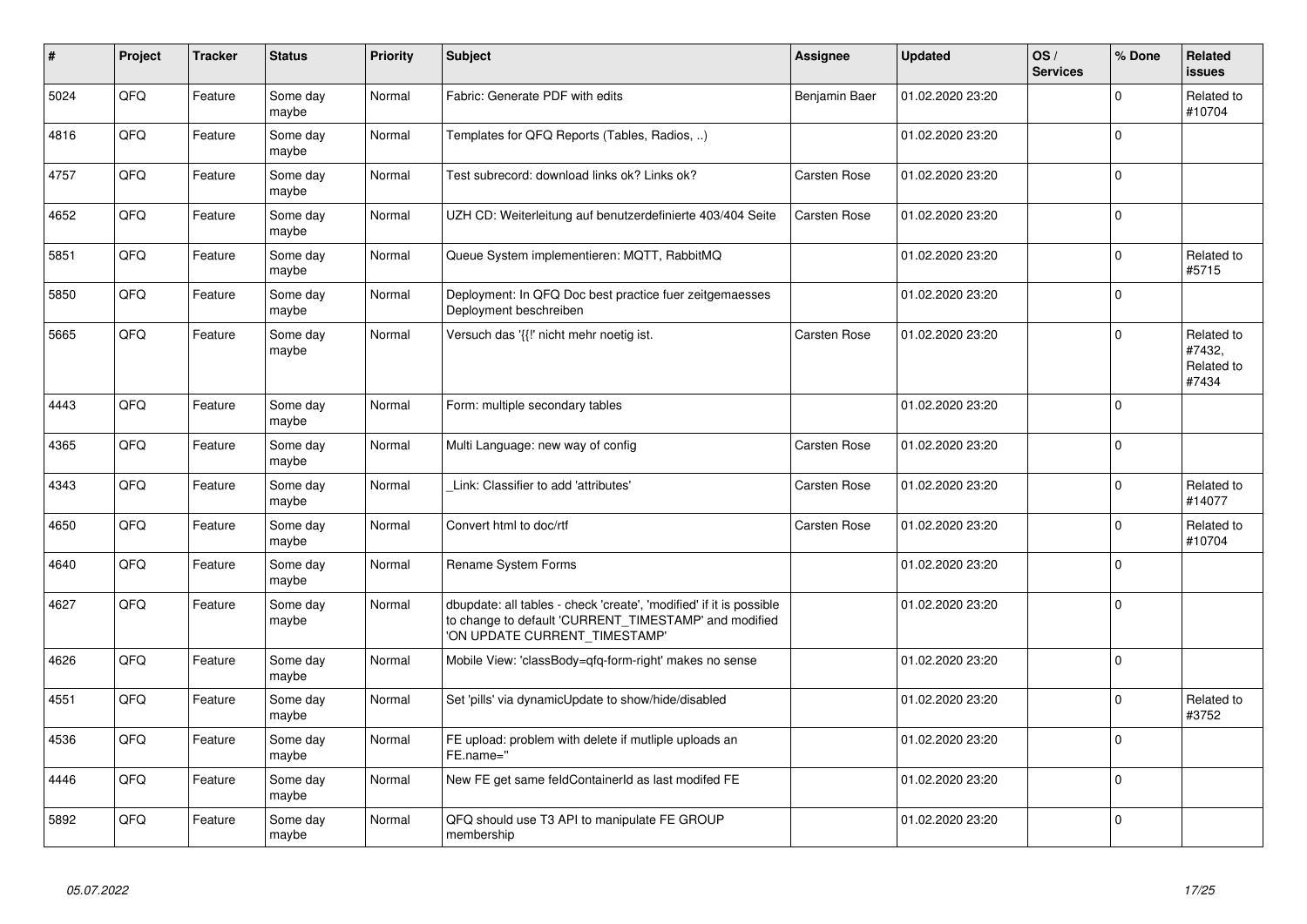| #    | Project | <b>Tracker</b> | <b>Status</b>     | <b>Priority</b> | <b>Subject</b>                                                                                                             | Assignee            | <b>Updated</b>   | OS/<br><b>Services</b> | % Done       | <b>Related</b><br><b>issues</b>             |
|------|---------|----------------|-------------------|-----------------|----------------------------------------------------------------------------------------------------------------------------|---------------------|------------------|------------------------|--------------|---------------------------------------------|
| 5480 | QFQ     | Feature        | Some day<br>maybe | Normal          | QFQ: Dokumentation mit Screenshots versehen                                                                                | Carsten Rose        | 01.02.2020 23:20 |                        | $\Omega$     | Related to<br>#9879                         |
| 5452 | QFQ     | Feature        | Some day<br>maybe | Normal          | Thumbnails from PDF: bad quality                                                                                           |                     | 01.02.2020 23:20 |                        | $\Omega$     |                                             |
| 4719 | QFQ     | Feature        | Some day<br>maybe | Normal          | Custom Message in Client in case of 'Browser tab close,<br>modification will be lost'                                      |                     | 01.02.2020 23:20 |                        | $\Omega$     |                                             |
| 3504 | QFQ     | Feature        | <b>New</b>        | Normal          | Logging: welche Action FEs werden wann wie ausgefuehrt                                                                     | Carsten Rose        | 01.02.2020 23:21 |                        | $\Omega$     | Related to<br>#5458,<br>Related to<br>#4092 |
| 5131 | QFQ     | Feature        | <b>New</b>        | Normal          | Activate Spin Gear ('wait/busy' indicator) via LINK attribute                                                              | <b>Carsten Rose</b> | 01.02.2020 23:21 |                        | $\Omega$     |                                             |
| 4250 | QFQ     | Feature        | <b>New</b>        | Normal          | AutoCron in QFQ via PHP                                                                                                    | Carsten Rose        | 01.02.2020 23:21 |                        | $\Omega$     | Related to<br>#3292,<br>Related to<br>#3291 |
| 6437 | QFQ     | Feature        | <b>New</b>        | Normal          | Neuer Mode Button bei FormElementen                                                                                        | Carsten Rose        | 01.02.2020 23:21 |                        | $\Omega$     | Related to<br>#9668,<br>Blocked by<br>#9678 |
| 6292 | QFQ     | Feature        | <b>New</b>        | Normal          | Download: File speichern mit Hash aber original Filename in<br>der Datenbank vermerken fuer Downloads                      | <b>Carsten Rose</b> | 01.02.2020 23:21 |                        | $\Omega$     |                                             |
| 6289 | QFQ     | Feature        | <b>New</b>        | Normal          | Form: Log                                                                                                                  | <b>Carsten Rose</b> | 01.02.2020 23:21 |                        | $\mathbf 0$  |                                             |
| 6765 | QFQ     | Feature        | <b>New</b>        | Normal          | Moeglichkeit via QFQ eigene Logs zu schreiben                                                                              | Carsten Rose        | 01.02.2020 23:21 |                        | $\Omega$     |                                             |
| 6594 | QFQ     | Feature        | <b>New</b>        | Normal          | Excel: on download, check if there is a valid sip                                                                          | Carsten Rose        | 01.02.2020 23:21 |                        | $\Omega$     |                                             |
| 7119 | QFQ     | Feature        | <b>New</b>        | Normal          | Upload: scaleDownWidth, scaleDownHeight                                                                                    | Carsten Rose        | 01.02.2020 23:21 |                        | $\Omega$     |                                             |
| 7102 | QFQ     | Feature        | <b>New</b>        | Normal          | Comment sign in report: '#' and '--'                                                                                       | Carsten Rose        | 01.02.2020 23:21 |                        | $\Omega$     |                                             |
| 7099 | QFQ     | Feature        | <b>New</b>        | Normal          | Redesign FormEditor                                                                                                        | <b>Carsten Rose</b> | 01.02.2020 23:21 |                        | $\Omega$     |                                             |
| 6972 | QFQ     | Feature        | Some day<br>maybe | Normal          | Fabric Clipboard / cross browser tab                                                                                       | Benjamin Baer       | 01.02.2020 23:21 |                        | $\Omega$     |                                             |
| 6970 | QFQ     | Feature        | Some day<br>maybe | Normal          | tablesorter: default fuer 'sortReset' aendern von 'Ctrl' zu 'Alt'                                                          | Benjamin Baer       | 01.02.2020 23:21 |                        | $\Omega$     |                                             |
| 6855 | QFQ     | Feature        | <b>New</b>        | Normal          | With {{feUser:U}}!={{feUser:T}}: Save / Delete: only possible<br>with {{feUserSave:U}}='yes' and '{{feUserDelete:U}}='yes' | Carsten Rose        | 01.02.2020 23:21 |                        | $\Omega$     |                                             |
| 7481 | QFQ     | Feature        | <b>New</b>        | Normal          | Detect 'BaseUrl' automatically                                                                                             | Carsten Rose        | 01.02.2020 23:21 |                        | $\Omega$     |                                             |
| 7342 | QFQ     | Feature        | <b>New</b>        | Normal          | add content = hide this                                                                                                    | Carsten Rose        | 01.02.2020 23:21 |                        | $\Omega$     |                                             |
| 7280 | QFQ     | Feature        | <b>New</b>        | Normal          | recently used table                                                                                                        | Carsten Rose        | 01.02.2020 23:21 |                        | $\mathbf{0}$ |                                             |
| 7239 | QFQ     | Feature        | <b>New</b>        | Normal          | TinyMCE: html tag whitelist                                                                                                | Carsten Rose        | 01.02.2020 23:21 |                        | $\Omega$     | Related to<br>#14320                        |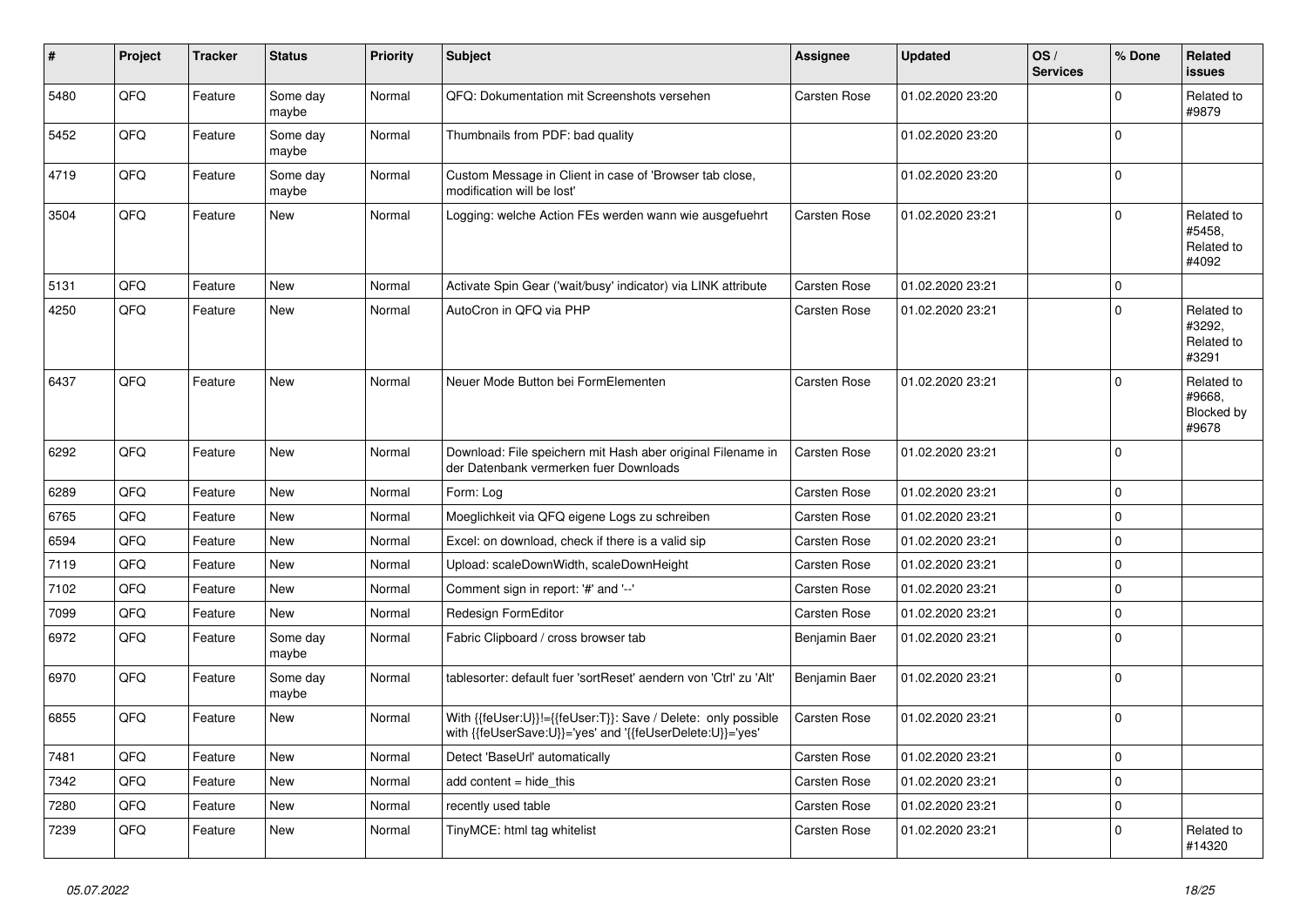| $\sharp$ | Project | <b>Tracker</b> | <b>Status</b>     | <b>Priority</b> | Subject                                                                                                | <b>Assignee</b>     | <b>Updated</b>   | OS/<br><b>Services</b> | % Done         | Related<br>issues         |
|----------|---------|----------------|-------------------|-----------------|--------------------------------------------------------------------------------------------------------|---------------------|------------------|------------------------|----------------|---------------------------|
| 7175     | QFQ     | Feature        | New               | Normal          | Upload: md5 hash as filename                                                                           | <b>Carsten Rose</b> | 01.02.2020 23:21 |                        | $\Omega$       |                           |
| 9602     | QFQ     | Feature        | New               | Normal          | Form definition as JSON                                                                                | Carsten Rose        | 01.02.2020 23:21 |                        | $\Omega$       | Related to<br>#9600       |
| 7683     | QFQ     | Feature        | New               | Normal          | Special column names in '{{ SELECT  AS _link }}' should be   Carsten Rose<br>detected                  |                     | 01.02.2020 23:21 |                        | $\mathbf 0$    |                           |
| 7681     | QFQ     | Feature        | New               | Normal          | Optional switch off 'check for modified record'                                                        | Carsten Rose        | 01.02.2020 23:21 |                        | $\overline{0}$ |                           |
| 7521     | QFQ     | Feature        | New               | Normal          | TemplateGroup: fe.type=upload                                                                          | Carsten Rose        | 01.02.2020 23:21 |                        | $\Omega$       | Related to<br>#9706       |
| 4082     | QFQ     | Feature        | New               | Normal          | Dynamic Update: modeSql - useful default                                                               | <b>Carsten Rose</b> | 01.02.2020 23:22 |                        | $\mathbf 0$    |                           |
| 7109     | QFQ     | Feature        | New               | Normal          | Dynamic Updates: row/element hide                                                                      | Carsten Rose        | 01.02.2020 23:22 |                        | $\Omega$       | Has<br>duplicate<br>#4081 |
| 6250     | QFQ     | Feature        | In Progress       | Normal          | Enhance layout: a) Subrecord, b) Subrecord-Title                                                       | Carsten Rose        | 01.02.2020 23:22 |                        | $\Omega$       | Related to<br>#5391       |
| 7812     | QFQ     | Feature        | New               | Normal          | FE 'Subrecord' - new option 'subrecordShowFilter',<br>'subrecordPaging'                                | Carsten Rose        | 01.02.2020 23:22 |                        | $\Omega$       |                           |
| 7730     | QFQ     | Feature        | Priorize          | Normal          | SELECT Box: title in between                                                                           | Benjamin Baer       | 01.02.2020 23:22 |                        | $\overline{0}$ |                           |
| 7520     | QFQ     | Feature        | New               | Normal          | QR Code:  AS _qr ( AS _link)                                                                           | <b>Carsten Rose</b> | 01.02.2020 23:22 |                        | $\mathbf 0$    |                           |
| 7519     | QFQ     | Feature        | New               | Normal          | Select: Multi                                                                                          | Carsten Rose        | 01.02.2020 23:22 |                        | $\mathbf 0$    |                           |
| 8806     | QFQ     | Feature        | New               | Normal          | SQL Function nl2br                                                                                     | Carsten Rose        | 01.02.2020 23:22 |                        | $\Omega$       |                           |
| 8719     | QFQ     | Feature        | New               | Normal          | extraButtonLock: add support for 0/1                                                                   | Carsten Rose        | 01.02.2020 23:22 |                        | $\mathbf 0$    |                           |
| 8336     | QFQ     | Feature        | New               | Normal          | Form > modified > Close New: a) Optional disable popup, b)<br>custom text, c) mode on save: close stay | Carsten Rose        | 01.02.2020 23:22 |                        | $\overline{0}$ | Related to<br>#8335       |
| 8089     | QFQ     | Feature        | New               | Normal          | Copy/Paste for FormElements                                                                            | Carsten Rose        | 01.02.2020 23:22 |                        | $\Omega$       |                           |
| 7924     | QFQ     | Feature        | New               | Normal          | Radio/Checkbox with Tooltip                                                                            | Carsten Rose        | 01.02.2020 23:22 |                        | $\mathbf 0$    |                           |
| 9130     | QFQ     | Feature        | Some day<br>maybe | Normal          | tablesorter: Automatic Row numbering / Zeilenummer                                                     | Benjamin Baer       | 01.02.2020 23:22 |                        | $\overline{0}$ |                           |
| 9129     | QFQ     | Feature        | New               | Normal          | sqlValidate: Message as notification, not as error                                                     | Carsten Rose        | 01.02.2020 23:22 |                        | $\mathbf 0$    | Related to<br>#9128       |
| 9128     | QFQ     | Feature        | New               | Normal          | Error Message: not replaced variables- a) replace back to '{',<br>b) underline                         | Carsten Rose        | 01.02.2020 23:22 |                        | $\Omega$       | Related to<br>#9129       |
| 8975     | QFQ     | Feature        | New               | Normal          | Report Notation: 2.0                                                                                   | Carsten Rose        | 01.02.2020 23:22 |                        | $\overline{0}$ | Related to<br>#8963       |
| 9208     | QFO     | Feature        | New               | Normal          | Manage 'recent' records                                                                                | Carsten Rose        | 01.02.2020 23:22 |                        | $\mathbf 0$    |                           |
| 9136     | QFQ     | Feature        | New               | Normal          | Create ZIP files with dynamic PDFs                                                                     | Carsten Rose        | 01.02.2020 23:22 |                        | 0              |                           |
| 9537     | QFQ     | Feature        | New               | Normal          | FormEditor: Edit fieldset in FrontEnd                                                                  | Carsten Rose        | 01.02.2020 23:22 |                        | 0              |                           |
| 9352     | QFQ     | Feature        | New               | Normal          | FE 'Native' fire slaveld, sqlAfter, sqlIns                                                             | Carsten Rose        | 01.02.2020 23:22 |                        | $\mathbf 0$    |                           |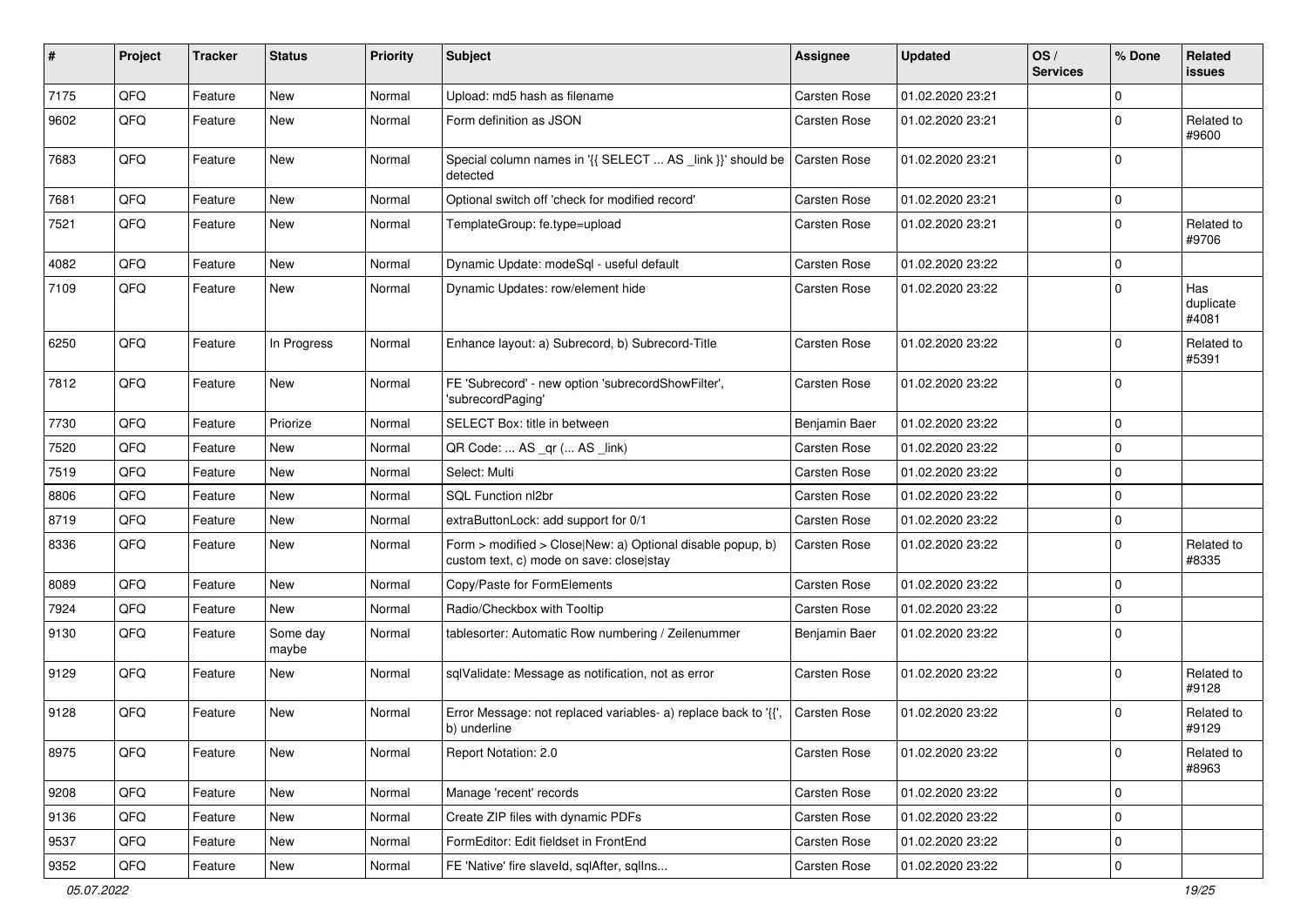| #     | Project | <b>Tracker</b> | <b>Status</b>     | <b>Priority</b> | Subject                                                                                            | Assignee            | <b>Updated</b>   | OS/<br><b>Services</b> | % Done      | Related<br>issues                                                    |
|-------|---------|----------------|-------------------|-----------------|----------------------------------------------------------------------------------------------------|---------------------|------------------|------------------------|-------------|----------------------------------------------------------------------|
| 9811  | QFQ     | Feature        | <b>New</b>        | Normal          | Report: tag every n'th row                                                                         | Carsten Rose        | 01.02.2020 23:22 |                        | $\Omega$    |                                                                      |
| 9781  | QFQ     | Feature        | <b>New</b>        | Normal          | Button: CSS class to make buttons smaller                                                          | <b>Carsten Rose</b> | 01.02.2020 23:22 |                        | 0           |                                                                      |
| 9707  | QFQ     | Feature        | <b>New</b>        | Normal          | SIP security: encode pageld and check pageld on decode                                             | Carsten Rose        | 01.02.2020 23:22 |                        | $\mathbf 0$ |                                                                      |
| 9706  | QFQ     | Feature        | <b>New</b>        | Normal          | Multi File Upload (hidden template group)                                                          | Carsten Rose        | 01.02.2020 23:22 |                        | $\Omega$    | Related to<br>#7521,<br>Related to<br>#5562,<br>Related to<br>#13330 |
| 10015 | QFQ     | Feature        | Priorize          | Normal          | Monospace in Textarea                                                                              | <b>Carsten Rose</b> | 03.02.2020 13:40 |                        | 0           |                                                                      |
| 10003 | QFQ     | Feature        | Priorize          | Normal          | fieldset: stronger visualize group                                                                 | Benjamin Baer       | 12.02.2020 08:13 |                        | $\Omega$    |                                                                      |
| 4050  | QFQ     | Feature        | <b>New</b>        | Normal          | sql.log: 1) FormElement ID which causes a specific action, 2)<br>Result in the same row.           | Carsten Rose        | 15.04.2020 11:35 |                        | 0           | Related to<br>#5458                                                  |
| 10119 | QFQ     | Feature        | <b>New</b>        | Normal          | Dropdown (selectlist) & TypeAhead: format and catagorize list                                      | <b>Carsten Rose</b> | 07.05.2020 09:36 |                        | 0           |                                                                      |
| 10124 | QFQ     | Feature        | Feedback          | Normal          | qfq AAI-Login                                                                                      | Karin Niffeler      | 07.05.2020 09:36 |                        | $\Omega$    |                                                                      |
| 10384 | QFQ     | Feature        | New               | Normal          | Parameter Exchange QFQ Instances                                                                   |                     | 07.05.2020 09:38 |                        | 0           |                                                                      |
| 10443 | QFQ     | Feature        | In Progress       | Normal          | Konzept_api / _live                                                                                | <b>Carsten Rose</b> | 07.05.2020 09:39 |                        | 0           |                                                                      |
| 10593 | QFQ     | Feature        | New               | Normal          | label2: text behind input element                                                                  | <b>Carsten Rose</b> | 16.05.2020 10:57 |                        | 0           |                                                                      |
| 5345  | QFQ     | Feature        | <b>New</b>        | Normal          | Report: UPDATE / INSERT / DELETE statements should<br>trigger subqueries, depending on the result. | <b>Carsten Rose</b> | 27.05.2020 16:11 |                        | $\Omega$    |                                                                      |
| 10005 | QFQ     | Feature        | Priorize          | Normal          | Report / special column name:  AS _calendar                                                        | <b>Carsten Rose</b> | 03.06.2020 17:28 |                        | $\Omega$    |                                                                      |
| 10738 | QFQ     | Feature        | Some day<br>maybe | Normal          | CORS headers for external API requests                                                             |                     | 10.06.2020 14:00 |                        | $\mathbf 0$ |                                                                      |
| 3432  | QFQ     | Feature        | New               | Normal          | subrecord: dynamicUpdate                                                                           | Carsten Rose        | 11.06.2020 21:10 |                        | $\Omega$    | Related to<br>#5691                                                  |
| 10763 | QFQ     | Feature        | New               | Normal          | form accessed and submitted despite logout?                                                        |                     | 16.06.2020 11:43 |                        | $\mathbf 0$ |                                                                      |
| 10819 | QFQ     | Feature        | <b>New</b>        | Normal          | Persistent SIP - second try                                                                        | Carsten Rose        | 29.06.2020 23:02 |                        | $\Omega$    | Related to<br>#6261                                                  |
| 10874 | QFQ     | Feature        | New               | Normal          | Erstellen eines Foreign Keys in der Tabelle "FormElement"                                          |                     | 13.07.2020 10:11 |                        | $\Omega$    |                                                                      |
| 10976 | QFQ     | Feature        | <b>New</b>        | Normal          | Excel Export Verbesserungen                                                                        | Carsten Rose        | 06.08.2020 10:56 |                        | 0           |                                                                      |
| 10996 | QFG     | Feature        | New               | Normal          | Download video via sip: no seek                                                                    | Carsten Rose        | 12.08.2020 14:18 |                        | $\Omega$    |                                                                      |
| 11080 | QFQ     | Feature        | New               | Normal          | Send MQTT messages                                                                                 | Carsten Rose        | 29.08.2020 19:49 |                        | 0           |                                                                      |
| 11076 | QFQ     | Feature        | In Progress       | Normal          | SELECT  AS _websocket                                                                              | Carsten Rose        | 30.08.2020 17:49 |                        | $\mathbf 0$ |                                                                      |
| 11504 | QFQ     | Feature        | New               | Normal          | Dynamic Update: Button text update for 'Save',' Close' &<br>'Delete'                               | Carsten Rose        | 12.11.2020 23:44 |                        | 0           |                                                                      |
| 11523 | QFQ     | Feature        | New               | Normal          | Mit dynamic Update erkennen, ob Upload gemacht wurde                                               | Carsten Rose        | 13.11.2020 15:07 |                        | 0           | Related to<br>#9533                                                  |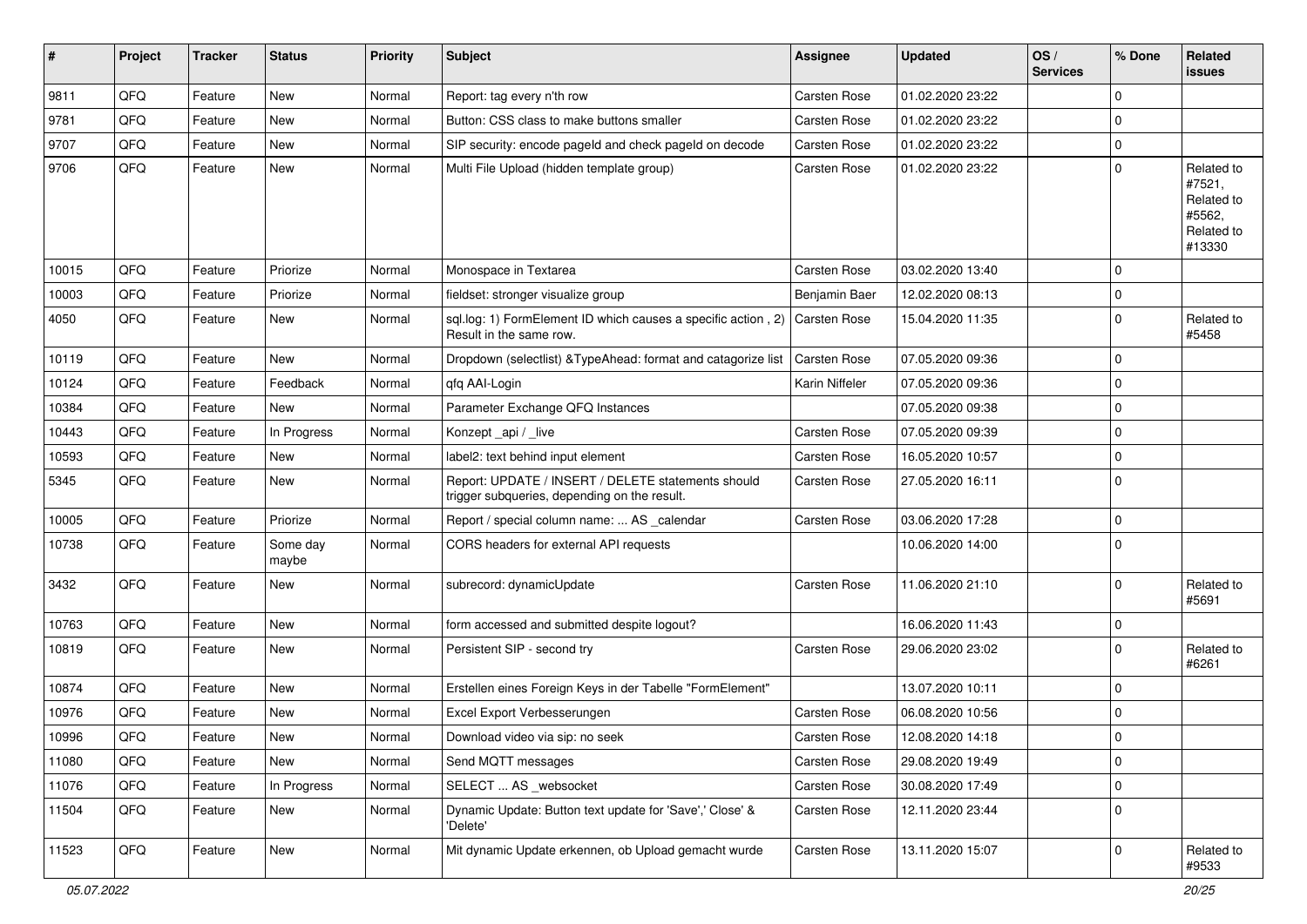| ∦     | Project | <b>Tracker</b> | <b>Status</b>     | <b>Priority</b> | <b>Subject</b>                                                                                       | <b>Assignee</b> | <b>Updated</b>   | OS/<br><b>Services</b> | % Done      | Related<br>issues         |
|-------|---------|----------------|-------------------|-----------------|------------------------------------------------------------------------------------------------------|-----------------|------------------|------------------------|-------------|---------------------------|
| 11535 | QFQ     | Feature        | <b>New</b>        | Normal          | Ability to create SQL columns in frontend QFQ forms                                                  |                 | 17.11.2020 12:11 |                        | $\mathbf 0$ |                           |
| 11534 | QFQ     | Feature        | <b>New</b>        | Normal          | Report: Action on selected rows - Table batchprocessing<br>feature                                   |                 | 18.11.2020 08:15 |                        | $\mathbf 0$ |                           |
| 11716 | QFQ     | Feature        | <b>New</b>        | Normal          | Form an beliebiger Stelle im Report anzeigen                                                         |                 | 09.12.2020 09:47 |                        | $\mathbf 0$ |                           |
| 11775 | QFQ     | Feature        | New               | Normal          | Subrecord Tooltip pro Feld                                                                           | Carsten Rose    | 18.12.2020 15:22 |                        | $\mathbf 0$ | Related to<br>#11955      |
| 5695  | QFQ     | Feature        | In Progress       | Normal          | Multiform                                                                                            | Carsten Rose    | 02.01.2021 18:38 |                        | $\mathbf 0$ |                           |
| 3880  | QFQ     | Feature        | Some day<br>maybe | Normal          | Form 'Form': anlegen einer Tabelle                                                                   |                 | 14.01.2021 10:12 |                        | $\mathbf 0$ |                           |
| 7229  | QFQ     | Feature        | Some day<br>maybe | Normal          | New FormElement.type: Button                                                                         |                 | 01.02.2021 12:32 |                        | $\Omega$    |                           |
| 12023 | QFQ     | Feature        | <b>New</b>        | Normal          | MySQL Stored Precdure: QDECODESPECIALCHAR()                                                          | Carsten Rose    | 16.02.2021 11:16 |                        | $\mathbf 0$ | Related to<br>#12022      |
| 12038 | QFQ     | Feature        | <b>New</b>        | Normal          | a) STORE_VAR: filenameOnlyStripUniq, b) SP:<br>QSTRIPUNIQ()                                          |                 | 17.02.2021 23:55 |                        | $\mathbf 0$ |                           |
| 12024 | QFQ     | Feature        | <b>New</b>        | Normal          | Excel Export: text columns by default decode<br>htmlspeciachar()                                     | Carsten Rose    | 17.02.2021 23:55 |                        | $\mathbf 0$ | Related to<br>#12022      |
| 12039 | QFQ     | Feature        | <b>New</b>        | Normal          | Missing htmlSpecialChar() in pre processing on form submit                                           |                 | 18.02.2021 00:09 |                        | $\mathbf 0$ | Related to<br>#14320      |
| 8187  | QFQ     | Feature        | <b>New</b>        | Normal          | Subrecord: enable/hide new button - make new/edit/delete<br>customizeable.                           | Carsten Rose    | 06.03.2021 18:44 |                        | $\mathbf 0$ | Related to<br>#11326      |
| 12146 | QFQ     | Feature        | <b>New</b>        | Normal          | Autocron Job: Anzeigen wann der naechste Job ausgefuehrt<br>wird, resp das er nicht ausgefuehrt wird | Carsten Rose    | 15.03.2021 15:23 |                        | $\mathbf 0$ |                           |
| 11516 | QFQ     | Feature        | <b>New</b>        | Normal          | Multi Page Form (Previous/Next Buttons)                                                              | Carsten Rose    | 16.03.2021 17:52 |                        | $\mathbf 0$ |                           |
| 8217  | QFQ     | Feature        | <b>New</b>        | Normal          | if-elseif-else construct                                                                             | Carsten Rose    | 16.03.2021 18:41 |                        | $\mathbf 0$ | Related to<br>#10716      |
| 10714 | QFQ     | Feature        | New               | Normal          | multi Table Form                                                                                     | Carsten Rose    | 16.03.2021 18:44 |                        | $\mathbf 0$ |                           |
| 10080 | QFQ     | Feature        | <b>New</b>        | Normal          | Popup on 'save' / 'close': configure dialog (answer<br>yes/no/cancle/)                               | Carsten Rose    | 28.03.2021 20:52 |                        | $\Omega$    | Is duplicate<br>of #12262 |
| 12330 | QFQ     | Feature        | <b>New</b>        | Normal          | Copy to input field / text area / TinyMCE                                                            | Carsten Rose    | 07.04.2021 09:01 |                        | $\mathbf 0$ |                           |
| 12135 | QFQ     | Feature        | <b>New</b>        | Normal          | Subrecord: Notiz                                                                                     |                 | 24.04.2021 16:58 |                        | 0           |                           |
| 7278  | QFQ     | Feature        | Some day<br>maybe | Normal          | Form: Wert vordefinieren der immer gesetzt wird                                                      |                 | 02.05.2021 09:27 |                        | 0           |                           |
| 12162 | QFQ     | Feature        | New               | Normal          | FE.type=sendmail: personalized mailing (several mails) via<br>template                               | Carsten Rose    | 03.05.2021 20:45 |                        | $\mathbf 0$ |                           |
| 12156 | QFQ     | Feature        | New               | Normal          | Form: Optional disable 'leave page'                                                                  |                 | 03.05.2021 20:45 |                        | $\pmb{0}$   |                           |
| 12109 | QFQ     | Feature        | New               | Normal          | Donwload Link: Plain, SIP, Persistent Link, Peristent SIP -<br>new notation                          | Carsten Rose    | 03.05.2021 20:45 |                        | 0           | Related to<br>#12085      |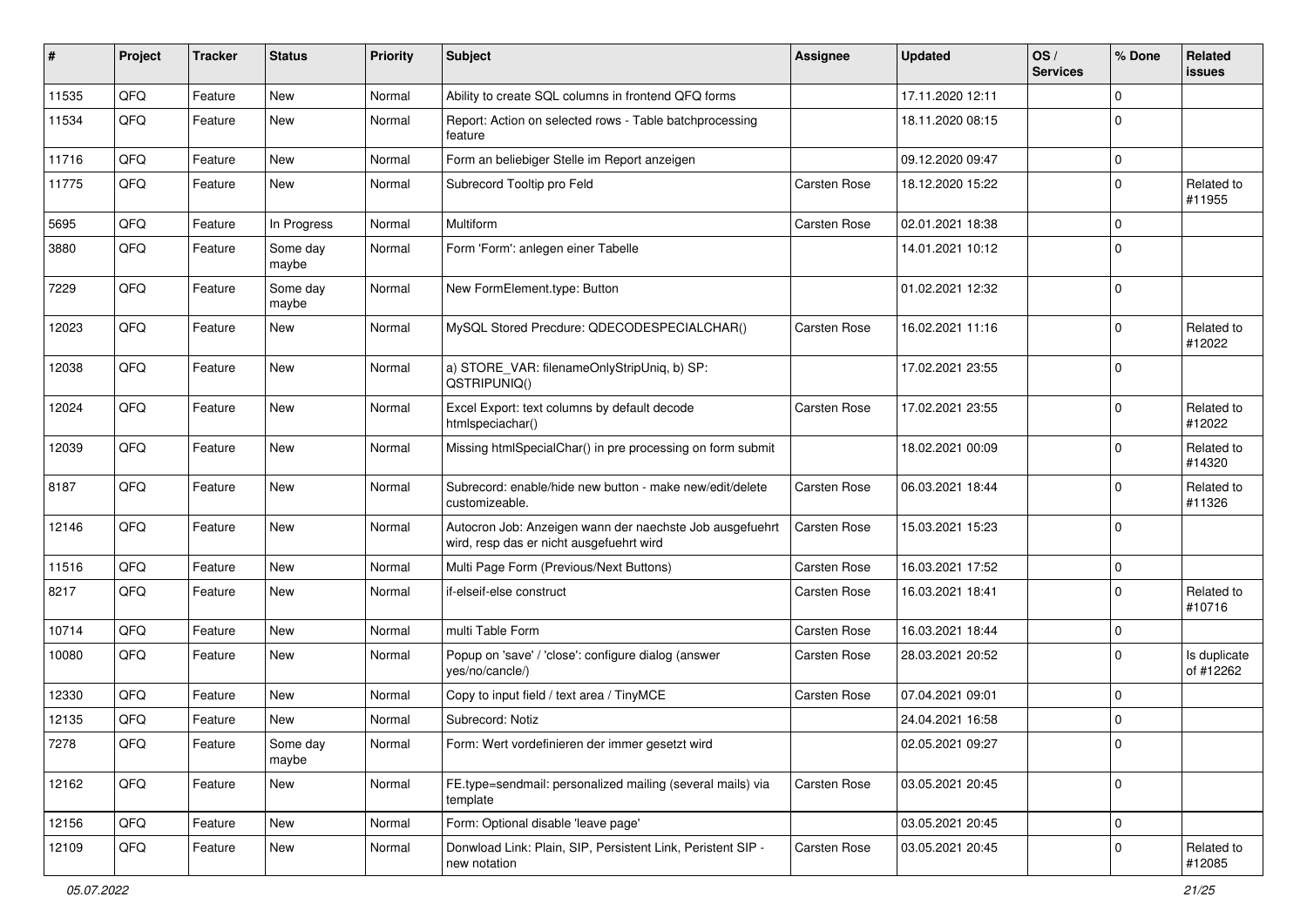| ∦     | Project | <b>Tracker</b> | <b>Status</b>     | <b>Priority</b> | Subject                                                                                                    | <b>Assignee</b>                                        | <b>Updated</b>      | OS/<br><b>Services</b> | % Done         | Related<br>issues                             |                      |
|-------|---------|----------------|-------------------|-----------------|------------------------------------------------------------------------------------------------------------|--------------------------------------------------------|---------------------|------------------------|----------------|-----------------------------------------------|----------------------|
| 12480 | QFQ     | Feature        | New               | Normal          | If QFQ upgrade is running, block further request                                                           | Carsten Rose                                           | 03.05.2021 20:45    |                        | $\Omega$       |                                               |                      |
| 12477 | QFQ     | Feature        | <b>New</b>        | Normal          | Support for refactoring: Form, FormElement, diverse<br>Tabellen/Spalten, tt-content Records                | Carsten Rose                                           | 03.05.2021 20:45    |                        | $\Omega$       |                                               |                      |
| 12474 | QFQ     | Feature        | <b>New</b>        | Normal          | Check BaseConfigURL if it is given and the the last char is '/'                                            | Carsten Rose                                           | 03.05.2021 20:45    |                        | $\mathbf 0$    |                                               |                      |
| 12413 | QFQ     | Feature        | New               | Normal          | STORE_TYPO3: enhance for {{be_users.email:T}},<br>{{fe_users.email:T}}                                     | <b>Carsten Rose</b>                                    | 03.05.2021 20:45    |                        | $\Omega$       | Related to<br>#12412,<br>Related to<br>#10012 |                      |
| 12400 | QFQ     | Feature        | <b>New</b>        | Normal          | Tutorial ist in QFQ Doku, Wird in der Suche gefunden, es gibt<br>aber kein Menupunkt - Inhalt ueberpruefen | <b>Carsten Rose</b>                                    | 03.05.2021 20:45    |                        | $\Omega$       |                                               |                      |
| 12269 | QFQ     | Feature        | <b>New</b>        | Normal          | 2FA - Login                                                                                                | <b>Carsten Rose</b>                                    | 03.05.2021 20:45    |                        | $\Omega$       |                                               |                      |
| 11747 | QFQ     | Feature        | <b>New</b>        | Normal          | Maintenance Page with Redirect                                                                             | Carsten Rose                                           | 03.05.2021 20:47    |                        | 0              | Related to<br>#11741                          |                      |
| 4194  | QFQ     | Feature        | In Progress       | Normal          | Bootstrap 4 ist jetzt offiziel                                                                             |                                                        | 03.05.2021 20:47    |                        | $\Omega$       | Related to<br>#10114                          |                      |
| 11955 | QFQ     | Feature        | <b>New</b>        | Normal          | subrecord: new title option to set <th> attributes - e.g. to<br/>customize tablesorter options.</th>       | attributes - e.g. to<br>customize tablesorter options. | <b>Carsten Rose</b> | 03.05.2021 20:47       |                | $\Omega$                                      | Related to<br>#11775 |
| 12163 | QFQ     | Feature        | <b>New</b>        | Normal          | Checkbox: table wrap                                                                                       | <b>Carsten Rose</b>                                    | 03.05.2021 20:51    |                        | $\mathbf 0$    |                                               |                      |
| 12119 | QFQ     | Feature        | New               | Normal          | AS paged: error message missing if there ist no 'r' argument.                                              | Carsten Rose                                           | 03.05.2021 20:51    |                        | 0              |                                               |                      |
| 10345 | QFQ     | Feature        | <b>New</b>        | Normal          | Templates - Patterns QFQ Style                                                                             |                                                        | 03.05.2021 21:01    |                        | $\Omega$       | Related to<br>#10713                          |                      |
| 11850 | QFQ     | Feature        | <b>New</b>        | Urgent          | Wizard Form: basierend auf einer Tabelle eine Form anlegen.                                                |                                                        | 03.05.2021 21:12    |                        | $\Omega$       | Blocked by<br>#8082                           |                      |
| 3848  | QFQ     | Feature        | Some day<br>maybe | High            | Antivirus check fuer Upload files in qfq?                                                                  | <b>Carsten Rose</b>                                    | 03.05.2021 21:14    |                        | $\Omega$       | Related to<br>#4131                           |                      |
| 3727  | QFQ     | Feature        | <b>New</b>        | High            | Security: Session Hijacking erschweren                                                                     | Carsten Rose                                           | 03.05.2021 21:14    |                        | 0              |                                               |                      |
| 880   | QFQ     | Feature        | Some day<br>maybe | Urgent          | Security: PHP, SQL Injection, XSS                                                                          |                                                        | 03.05.2021 21:14    |                        | 0              | Related to<br>#14320                          |                      |
| 5715  | QFQ     | Feature        | <b>New</b>        | High            | PDF Caching                                                                                                | <b>Carsten Rose</b>                                    | 03.05.2021 21:14    |                        | $\Omega$       | Related to<br>#5851,<br>Related to<br>#6357   |                      |
| 4258  | QFQ     | Feature        | Some day<br>maybe | High            | System Defaults: Forms                                                                                     | Carsten Rose                                           | 03.05.2021 21:14    |                        | <b>O</b>       |                                               |                      |
| 3990  | QFQ     | Feature        | Some day<br>maybe | High            | custom class definition: add space automatically                                                           | Carsten Rose                                           | 03.05.2021 21:14    |                        | $\overline{0}$ |                                               |                      |
| 3967  | QFQ     | Feature        | Some day<br>maybe | High            | Report: Checkbox, Radio, Dropdown, Input welches ohne<br>Submit funktioniert - 'Inline-Form'               | Carsten Rose                                           | 03.05.2021 21:14    |                        | $\mathbf 0$    |                                               |                      |
| 8962  | QFG     | Feature        | New               | High            | allow for form fields with identical names                                                                 | Carsten Rose                                           | 03.05.2021 21:14    |                        | $\overline{0}$ |                                               |                      |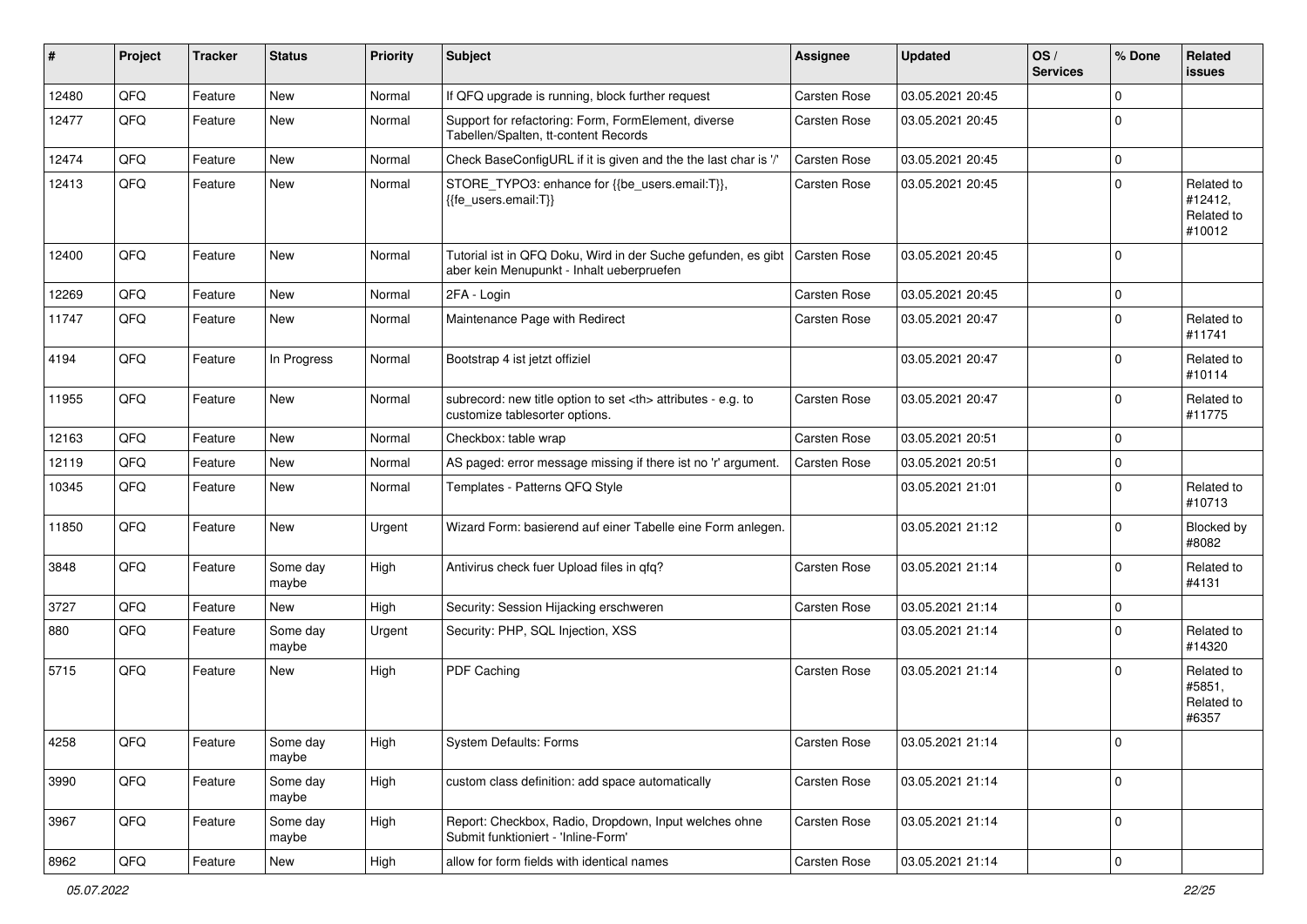| ∦     | Project | <b>Tracker</b> | <b>Status</b> | <b>Priority</b> | <b>Subject</b>                                                                                                 | Assignee            | <b>Updated</b>   | OS/<br><b>Services</b> | % Done      | Related<br><b>issues</b>                                               |
|-------|---------|----------------|---------------|-----------------|----------------------------------------------------------------------------------------------------------------|---------------------|------------------|------------------------|-------------|------------------------------------------------------------------------|
| 7850  | QFQ     | Feature        | <b>New</b>    | High            | Upload records: non 'pathFileName' column                                                                      | Carsten Rose        | 03.05.2021 21:14 |                        | $\Omega$    |                                                                        |
| 9548  | QFQ     | Feature        | Feedback      | High            | FormElement: Pattern mismatch - optional report only on<br>focus lost                                          | Benjamin Baer       | 03.05.2021 21:14 |                        | $\Omega$    |                                                                        |
| 12465 | QFQ     | Feature        | <b>New</b>    | Normal          | QFQ Function: use in FE to fill StoreRecord                                                                    | <b>Carsten Rose</b> | 05.05.2021 21:58 |                        | 0           |                                                                        |
| 12504 | QFQ     | Feature        | Priorize      | Normal          | sql.log: report fe.id                                                                                          | <b>Carsten Rose</b> | 05.05.2021 22:09 |                        | $\Omega$    |                                                                        |
| 12503 | QFQ     | Feature        | Priorize      | Normal          | Detect dangerous UPDATE statement with missing WHERE                                                           | Carsten Rose        | 05.05.2021 22:09 |                        | $\Omega$    |                                                                        |
| 11320 | QFQ     | Feature        | Priorize      | Normal          | Typo3 Version 10 support                                                                                       | <b>Carsten Rose</b> | 05.05.2021 22:09 |                        | $\mathbf 0$ |                                                                        |
| 9394  | QFQ     | Feature        | Priorize      | Normal          | REST: allow for non numerical ids in get requests                                                              | <b>Carsten Rose</b> | 05.05.2021 22:10 |                        | $\Omega$    |                                                                        |
| 8963  | QFQ     | Feature        | Priorize      | Normal          | Setting values in a store: flexible way                                                                        | Carsten Rose        | 05.05.2021 22:10 |                        | $\Omega$    | Related to<br>#8975                                                    |
| 3867  | QFQ     | Feature        | Priorize      | Normal          | Readonly Formular: Template Groups add/delete ausbeldnen                                                       | <b>Carsten Rose</b> | 05.05.2021 22:12 |                        | $\mathbf 0$ |                                                                        |
| 8044  | QFQ     | Feature        | Priorize      | Normal          | Transaction: a) Form, b) Report                                                                                | Carsten Rose        | 05.05.2021 22:14 |                        | $\Omega$    | Related to<br>#8043                                                    |
| 9668  | QFQ     | Feature        | Priorize      | Normal          | Form.mode: rename 'hidden' to 'hide'                                                                           | <b>Carsten Rose</b> | 05.05.2021 22:14 |                        | $\Omega$    | Related to<br>#6437                                                    |
| 12439 | QFQ     | Feature        | In Progress   | Normal          | TinyMCE Paste from Word & Character Count/Limit                                                                | Carsten Rose        | 05.05.2021 22:15 |                        | $\Omega$    |                                                                        |
| 12412 | QFQ     | Feature        | <b>New</b>    | Normal          | Action/Escape qualifier 'e' (empty), '0': if given, an empty<br>string (or '0') will be treated as 'not found' | Carsten Rose        | 08.05.2021 09:40 |                        | $\Omega$    | Related to<br>#12413,<br>Related to<br>#10012                          |
| 10011 | QFQ     | Feature        | Priorize      | Normal          | Offer new STORE TYPO3 Variable 'beUser', 'beEmail'                                                             | <b>Carsten Rose</b> | 08.05.2021 09:51 |                        | $\Omega$    | Related to<br>#10012,<br>Related to<br>#12511                          |
| 10012 | QFQ     | Feature        | Priorize      | Normal          | redirectAllMailTo: {{beEmail:T}}                                                                               | <b>Carsten Rose</b> | 08.05.2021 09:54 |                        | $\Omega$    | Related to<br>#12412,<br>Related to<br>#12413,<br>Related to<br>#10011 |
| 11893 | QFQ     | Feature        | New           | High            | Broken SIP: a) only report one time, b) only report in main<br>column                                          | Carsten Rose        | 12.05.2021 12:13 |                        | $\Omega$    | Related to<br>#12532,<br>Related to<br>#14187                          |
| 9346  | QFQ     | Feature        | Priorize      | Normal          | beforeSave: check if an upload is given                                                                        | Carsten Rose        | 11.06.2021 21:18 |                        | $\mathbf 0$ |                                                                        |
| 9348  | QFQ     | Feature        | New           | Normal          | defaultThumbnailSize: pre render thumbnails                                                                    | Carsten Rose        | 12.06.2021 09:05 |                        | $\Omega$    |                                                                        |
| 6723  | QFQ     | Feature        | <b>New</b>    | Normal          | Report QFQ Installation and Version                                                                            | Carsten Rose        | 12.06.2021 09:07 |                        | 0           |                                                                        |
| 6261  | QFQ     | Feature        | New           | Normal          | Persistent SIP                                                                                                 | Carsten Rose        | 12.06.2021 09:07 |                        | 0           | Related to<br>#10819                                                   |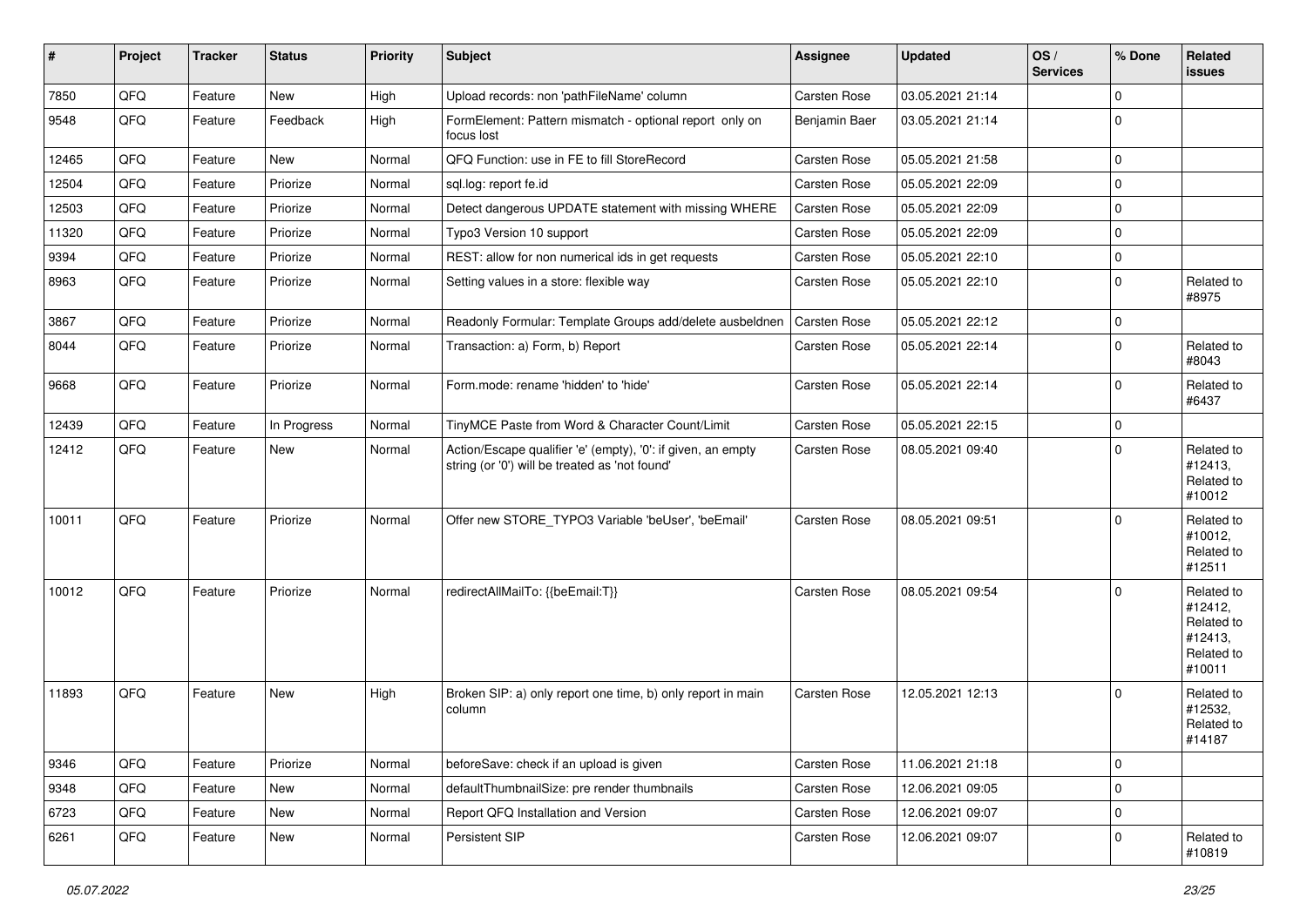| #     | Project | <b>Tracker</b> | <b>Status</b>       | <b>Priority</b> | <b>Subject</b>                                    | <b>Assignee</b>     | <b>Updated</b>   | OS/<br><b>Services</b> | % Done      | Related<br>issues                            |
|-------|---------|----------------|---------------------|-----------------|---------------------------------------------------|---------------------|------------------|------------------------|-------------|----------------------------------------------|
| 11460 | QFQ     | Feature        | New                 | Normal          | Easier creation of changelog: gitchangelog        | <b>Carsten Rose</b> | 12.06.2021 10:20 |                        | $\mathbf 0$ | Related to<br>#13467                         |
| 12679 | QFQ     | Feature        | New                 | Normal          | tablesorter: custom column width                  | <b>Carsten Rose</b> | 16.06.2021 11:10 |                        | 0           |                                              |
| 8204  | QFQ     | Feature        | Priorize            | High            | Position 'required mark'                          | <b>Carsten Rose</b> | 16.06.2021 13:44 |                        | 0           |                                              |
| 4445  | QFQ     | Feature        | Some day<br>maybe   | Normal          | template group: Option to simulate fieldset       |                     | 28.06.2021 14:11 |                        | $\mathbf 0$ |                                              |
| 11980 | QFQ     | Feature        | In Progress         | Normal          | protected verzeichnis MUSS geschützt werden       | <b>Carsten Rose</b> | 07.09.2021 13:30 |                        | $\mathbf 0$ |                                              |
| 11036 | QFQ     | Feature        | Some day<br>maybe   | Normal          | inline report editor permissions                  | <b>Carsten Rose</b> | 16.09.2021 15:09 |                        | $\mathbf 0$ | Related to<br>#11323                         |
| 10745 | QFQ     | Feature        | Some day<br>maybe   | Normal          | Tablesorter Excel Export                          | <b>Carsten Rose</b> | 16.09.2021 15:09 |                        | $\mathbf 0$ |                                              |
| 10116 | QFQ     | Feature        | Some day<br>maybe   | Normal          | TypeAhead: Tag - show inside 'input' element      | <b>Carsten Rose</b> | 16.09.2021 15:09 |                        | $\mathbf 0$ |                                              |
| 7453  | QFQ     | Feature        | Some day<br>maybe   | Normal          | import / export forms QFQ                         | Carsten Rose        | 16.09.2021 15:10 |                        | $\mathbf 0$ |                                              |
| 7452  | QFQ     | Feature        | Some day<br>maybe   | Normal          | automate deployment new QFQ version               | Carsten Rose        | 16.09.2021 15:10 |                        | $\mathbf 0$ |                                              |
| 10095 | QFQ     | Feature        | Some day<br>maybe   | Normal          | Generic Gitlab Integration into QFQ               | <b>Carsten Rose</b> | 16.09.2021 15:10 |                        | $\mathbf 0$ |                                              |
| 8586  | QFQ     | Feature        | Some day<br>maybe   | Normal          | QFQ: Enhance Error message for 'record not found' | <b>Carsten Rose</b> | 16.09.2021 15:10 |                        | $\mathbf 0$ |                                              |
| 8520  | QFQ     | Feature        | Some day<br>maybe   | Normal          | Bring QFQ to Composer                             | <b>Carsten Rose</b> | 16.09.2021 15:10 |                        | $\mathbf 0$ |                                              |
| 8101  | QFQ     | Feature        | Some day<br>maybe   | Normal          | Password hash: support further hashing methods    | Carsten Rose        | 16.09.2021 15:10 |                        | $\mathbf 0$ |                                              |
| 12315 | QFQ     | Feature        | Some day<br>maybe   | Normal          | Form History (Diffs) / Backups                    | <b>Carsten Rose</b> | 16.09.2021 15:10 |                        | $\mathbf 0$ |                                              |
| 11323 | QFQ     | Feature        | Some day<br>maybe   | Normal          | Report Frontend Editor Modal + Codemirror         | Carsten Rose        | 16.09.2021 15:10 |                        | $\mathbf 0$ | Related to<br>#11036                         |
| 11322 | QFQ     | Feature        | Some day<br>maybe   | Normal          | Form Element JSON - (multiline parameter field)   | Carsten Rose        | 16.09.2021 15:10 |                        | $\mathbf 0$ |                                              |
| 11217 | QFQ     | Feature        | Some day<br>  maybe | Normal          | <b>Extend Script Functionality</b>                | Carsten Rose        | 16.09.2021 15:10 |                        | $\mathbf 0$ |                                              |
| 10716 | QFQ     | Feature        | Some day<br>maybe   | Normal          | Business Logic mit Externen Skripten              | Carsten Rose        | 16.09.2021 15:10 |                        | $\mathbf 0$ | Related to<br>#10713,<br>Related to<br>#8217 |
| 12337 | QFQ     | Feature        | Some day<br>maybe   | Normal          | Database.php: better caching                      | Carsten Rose        | 16.09.2021 15:10 |                        | $\mathbf 0$ |                                              |